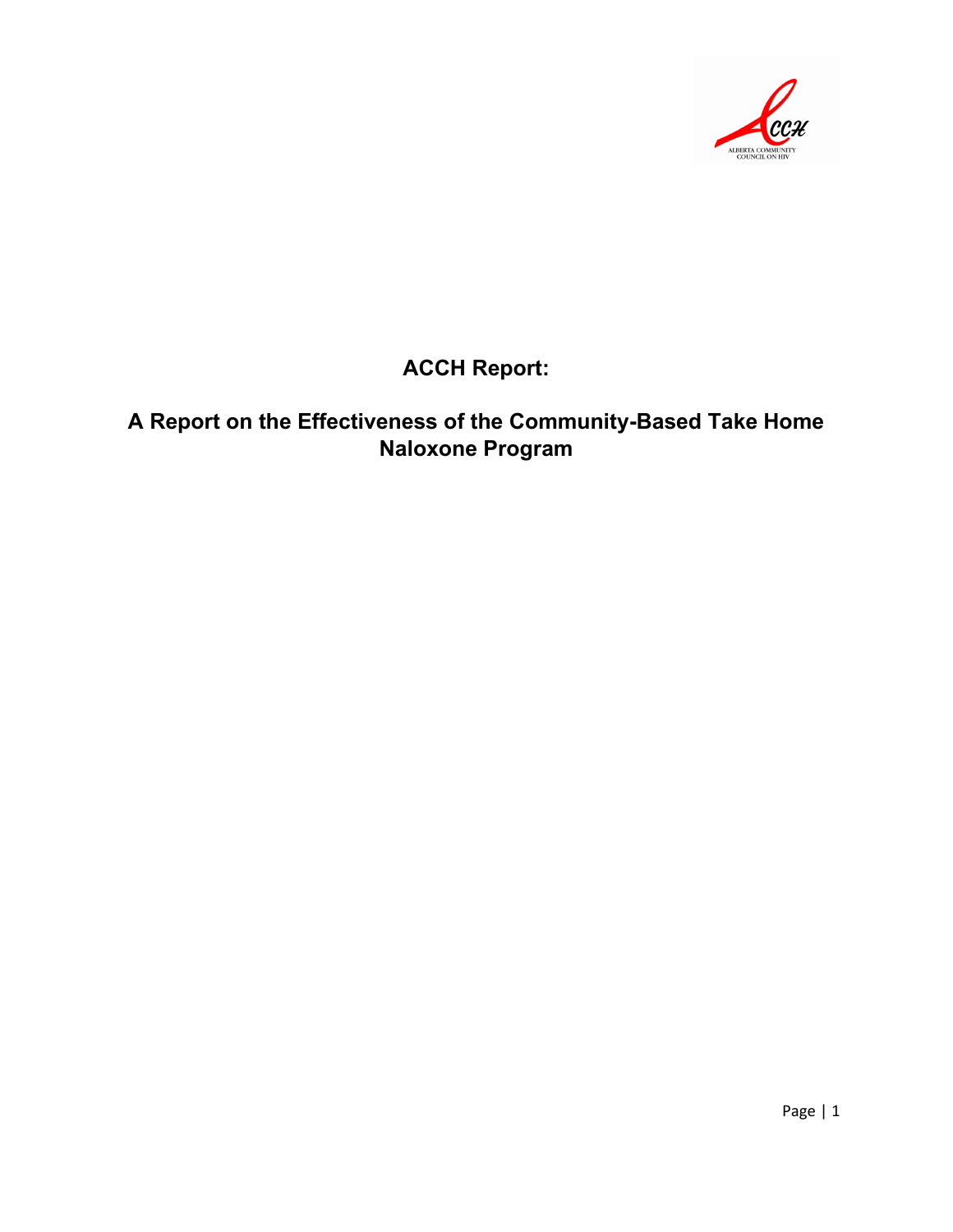

# **Contents**

<span id="page-1-0"></span>

| A. A deadly change in the illicit drug supply: fentanyl-related deaths have skyrocketed 7 |  |
|-------------------------------------------------------------------------------------------|--|
|                                                                                           |  |
|                                                                                           |  |
|                                                                                           |  |
|                                                                                           |  |
|                                                                                           |  |
| B. ACCHN agencies reported 9,251 naloxone reversals, saving an estimated 925 lives 15     |  |
|                                                                                           |  |
|                                                                                           |  |
|                                                                                           |  |
|                                                                                           |  |
|                                                                                           |  |
|                                                                                           |  |
|                                                                                           |  |
|                                                                                           |  |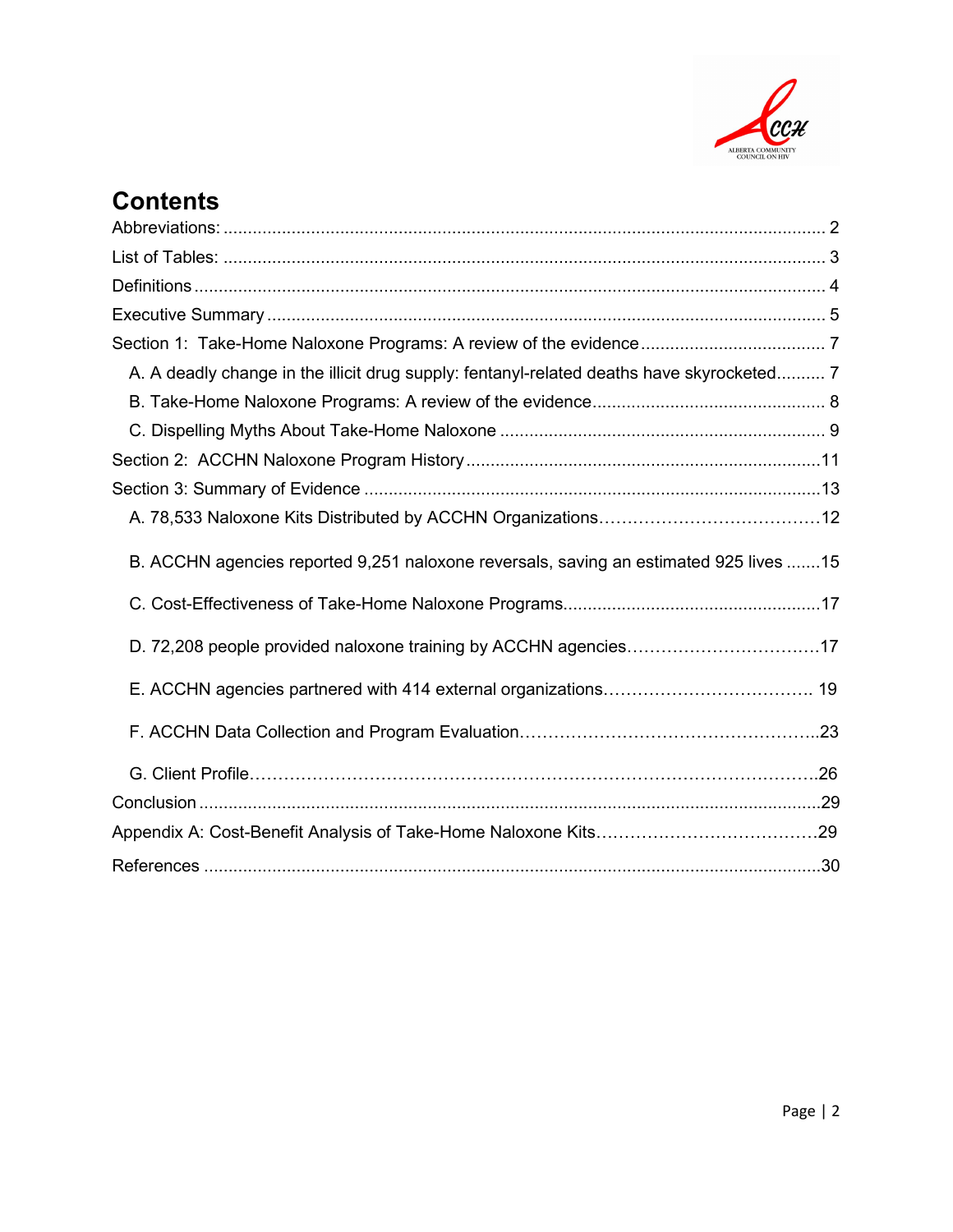

## **Abbreviations:**

ACCH = Alberta Community Council on HIV ACCHN = Alberta Community Council on HIV take-home naloxone program AHS = Alberta Health Services BC = British Columbia CBA = Cost Benefit Analysis CBO = Community-Based Organizations CBTHN = Community-Based Take-Home Naloxone Program CIHI = Canadian Institute for Health Information ED = Emergency Department EMS = Emergency Medical Services NPV = Net Present Value OAT = Opioid Agonist Therapy OUD = Opioid Use Disorder OPS = Overdose Prevention Site SCS = Supervised Consumption Sites TBC = Treasury Board of Canada THN = Take-Home Naloxone Program WHO = World Health Organization

# **List of Figures:**

ACCH Figure #1: Number of fentanyl deaths in Alberta per quarter ACCH Figure #2: Number of naloxone kits distributed by ACCH agencies per quarter ACCH Figure #3: Number of reversal reports and estimated lives saved by ACCHN sites ACCH Figure #4: Naloxone Training provided by ACCHN Agencies per Quarter: Community and Candidate Breakdown ACCH Figure #5: Partnership Development: Number and Type of Partners

ACCH Figure #6: CBO Partnerships

#### <span id="page-2-0"></span>**List of Tables:**

ACCH Table #1: Take-Home Naloxone Program Timeline

ACCH Table #2: ACCHN Naloxone Kit Data by AHS Zone: April 2015 to December 2019

ACCH Table #3: Comparing the Opioid Death Profile in B.C. and Alberta

ACCH Table #4: ACCHN Naloxone Training Data

ACCH Table #5: Number of Kits Distributed per Registered Naloxone Sites

ACCH Table #6: Comparing ACCHN reversal data and Medical Examiner Review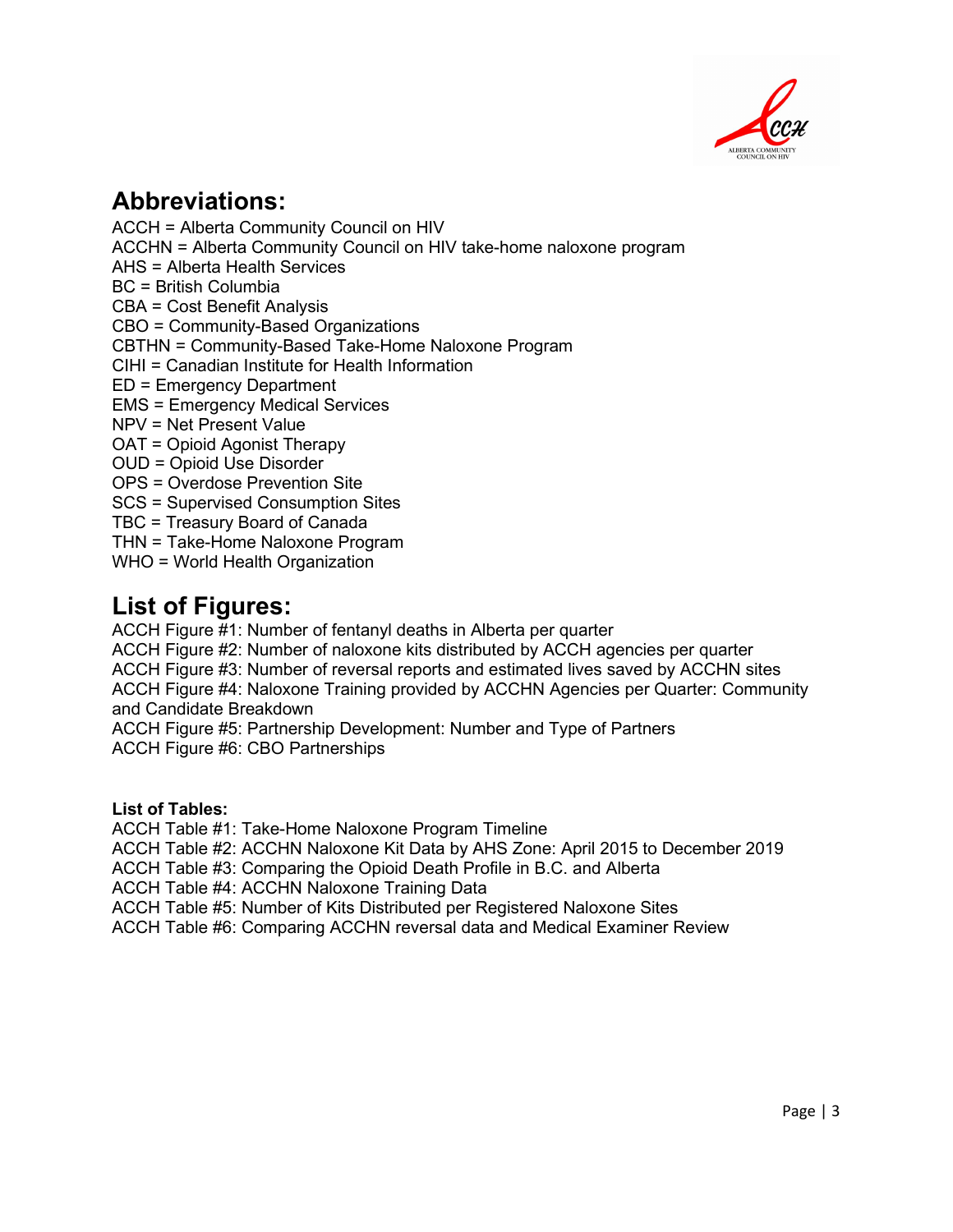

## <span id="page-3-0"></span>**Definitions**

Apparent Opioid Overdose/Drug Poisoning

In Opioid Surveillance Reporting, Alberta Health defines overdose as a "drug poisoning event requiring intervention including, but not limited to, the provision of oxygen, administration of naloxone, and/or requesting medical attendance." Apparent opioid overdose and drug poisoning are interchangeable.

#### Reversal

A reversal occurs when a person uses a naloxone kit to reverse an apparent opioid overdose, improving breathing and consciousness. Reversals are self-reported to naloxone staff when they return for replacement kits. People who used naloxone kits are also encouraged to complete the AHS *[Naloxone Kit Usage Survey](https://www.albertahealthservices.ca/assets/healthinfo/mh/hi-amh-thn-usage-form.pdf)*.

#### Naloxone Training

There are three types of naloxone training provided by ACCHN funded projects:

(a) staff training – number of staff trained in the naloxone module

(b) community training – number of people who receive naloxone training, but did not receive a kit

(c) candidate training – number of people given a kit and trained to administer naloxone

Naloxone training aligns with AHS approved naloxone training modules and resources. For more information about training content, please see [https://www.albertahealthservices.ca/info/page13663.aspx.](https://www.albertahealthservices.ca/info/page13663.aspx)

#### Internal Referral

An internal referral is when naloxone staff (nurse and outreach workers), involved in a one-onone interaction with a client, refers the client to one of the in-house services and programs. Examples of internal referrals offered by naloxone staff include HIV and Hepatitis C programs, pregnancy programs, and housing supports.

#### External Referral

An external referral occurs when naloxone staff (nurse and outreach workers), involved in a one-on-one interaction with a client, suggest an external service, program, or healthcare professional (e.g., physician). Examples of external referrals offered by naloxone staff include STBBI testing, primary care, social services, and addiction/treatment services.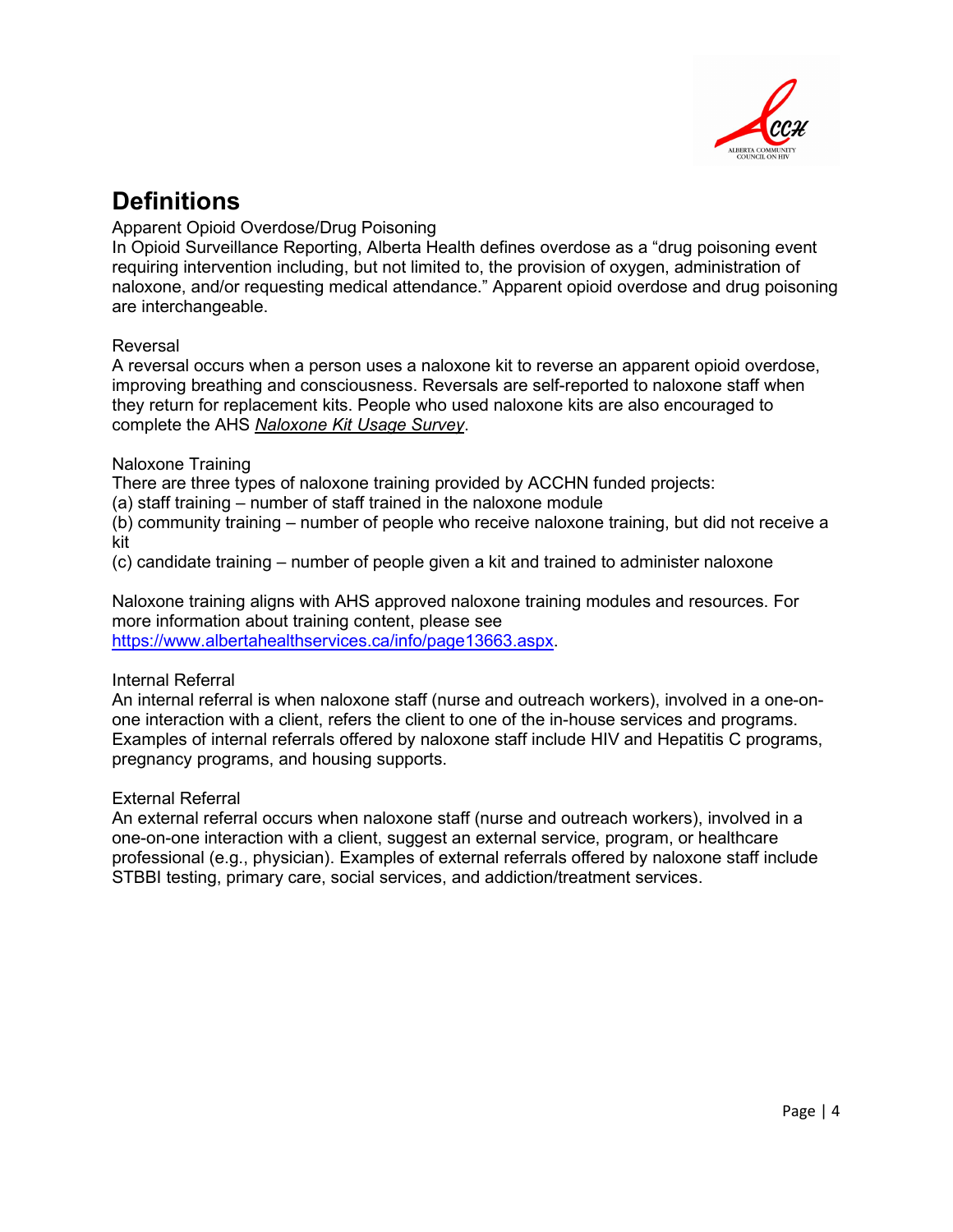

## <span id="page-4-0"></span>**Executive Summary**

The Alberta Community Council on HIV (ACCH) Take Home Naloxone project is a cost-effective delivery of naloxone kits with minimal overhead, and numerous benefits that reduce health care spending. Delivered as a simplified, cost effective project, ACCHN provides kit distribution, training, and the performance of basic nursing skills that divert cases from the health care services and prevent the escalation of treatable medical concerns. Finally, the structure of the ACCH project ensures a community of support and collaboration to smooth out delivery in all sites, ensuring the investment in this project is applied to service provision completely.

Alberta is currently experiencing a preventable opioid overdose and death crisis. 2,397 people have died from opioid-related poisoning in Alberta since 2016. The surge of fentanyl in the illicit drug supply caused most of these deaths.

Despite these grim facts, opioid poisoning is reversible using a naloxone kit. Beginning in April 2015, the Alberta Community Council on HIV (ACCH) started administering the Community-Based Take Home Naloxone (CBTHN) program. The program included the purchase and assembly of 3500 kits. CBTHN was funded by Alberta Health to implement naloxone programs at seven community-based organizations, including:

- ARCHES in Lethbridge
- HIV Community Link in Medicine Hat
- Options (formally HIV West Yellowhead) in Edson
- Northreach (formally HIV North) in Grande Prairie and Fort McMurray
- Safeworks in Calgary
- Streetworks in Edmonton
- Turning Point in Red Deer

Alberta Health Services (AHS) started the Take-Home Naloxone (THN) provincial program in August 2016, focused on the distribution of free naloxone kits to registered sites. The CBTHN sites began accessing AHS provided naloxone kits in August 2016 because the ACCH purchased kits had all been distributed by that point. In November 2017, the community program was re-named the Alberta Community Council on HIV Take-Home Naloxone project (ACCHN) and expanded to provide a full-time nurse and outreach worker at each participating site.

Community-based naloxone programming has had a hugely positive impact on improving the health and safety of people who use drugs. ACCHN supports all Albertans' access to training, naloxone kits, and professional staff.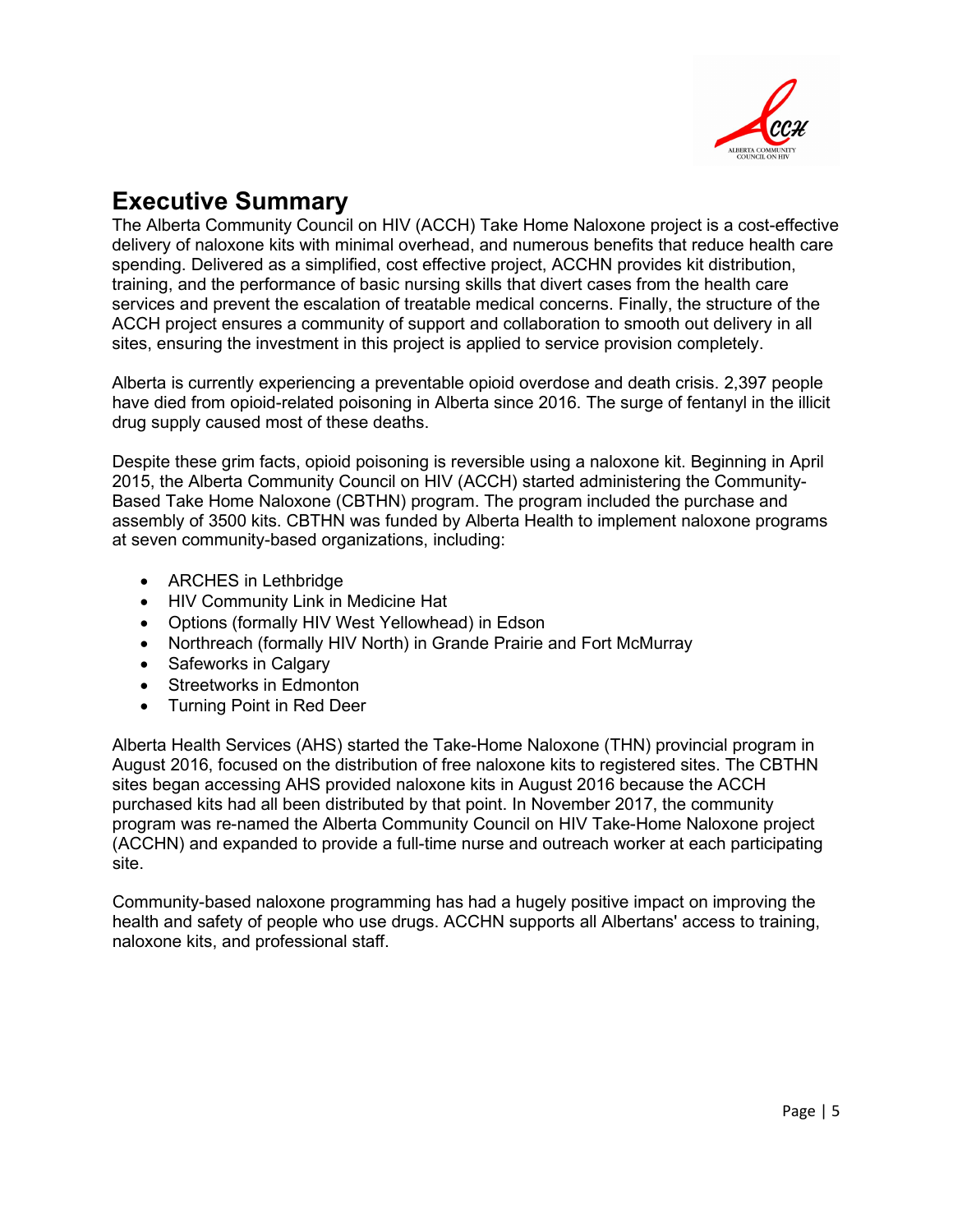

Evidence from five-years of the ACCHN program demonstrates its efficiency and impact on Albertans health, with highlights including:

- 78,533 naloxone kits distributed from April 2015 to December 2019
	- o Seven ACCHN agencies distribute 36% of all THN program kits through outreach and Supervised Consumptions Sites (2,160 registered naloxone sites in Alberta)
- 9,251 overdose reversals from naloxone kit use, saving an estimated 925 lives
- 72,208 Albertans provided naloxone and opioid awareness training, and over 400 organizational partnerships established
- Survey results ( $N = 464$ ) show a 40% increase in knowledge after training
- ACCHN reach Albertans at the highest risk of opioid overdose
- <span id="page-5-0"></span>• THN is a highly cost-effective program, with one study finding a \$2,742 saved by deaths avoided for every dollar spent (Naumann et al., 2019)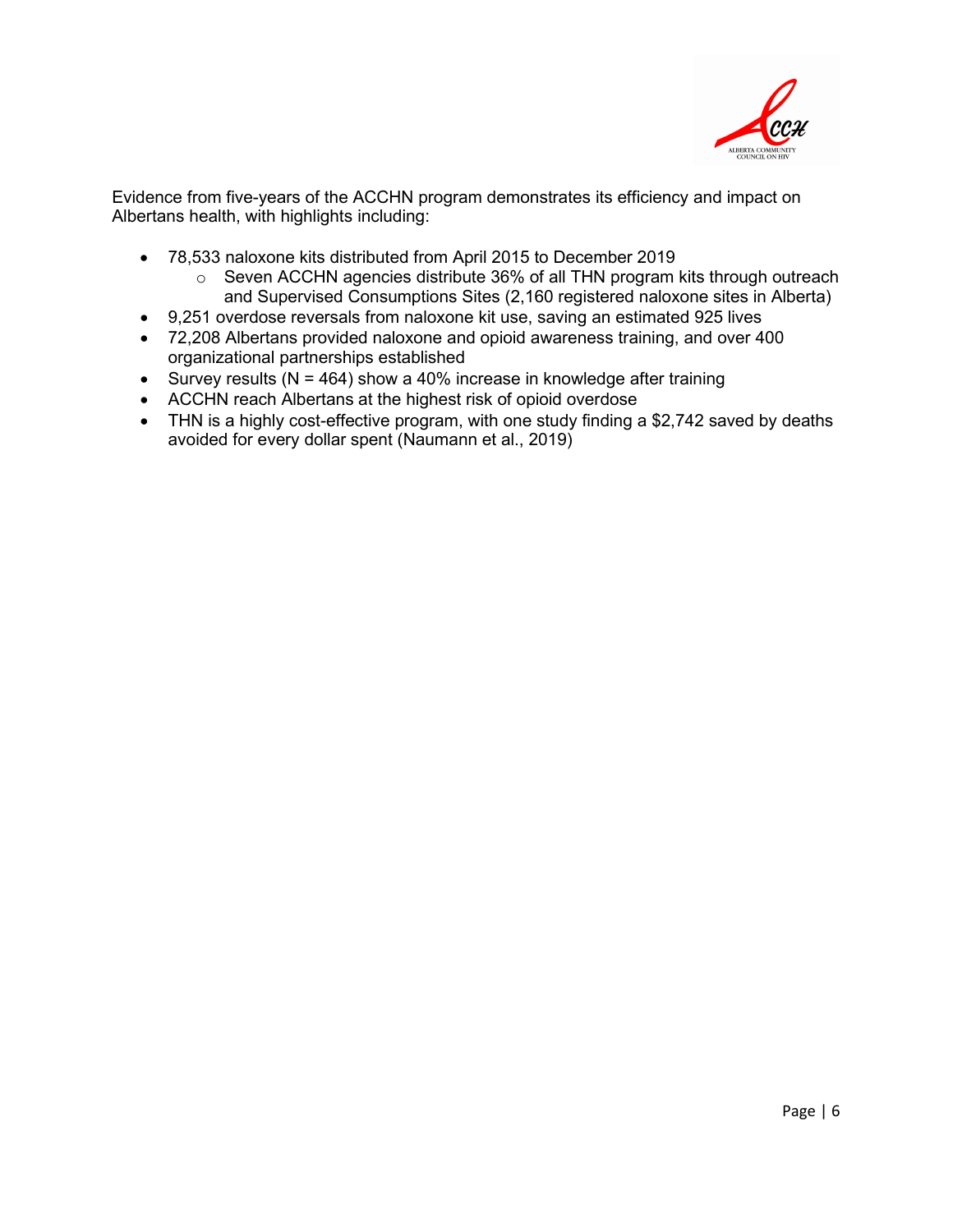

# **Section 1: Take-Home Naloxone Programs: A review of the evidence**

### <span id="page-6-0"></span>**A. A deadly change in the illicit drug supply: fentanyl-related deaths have skyrocketed**

As part of Alberta's opioid response, the government has released quarterly surveillance reports since 20[1](#page-6-1)6.<sup>1</sup> From January 2016 to September 2019, a total of 2,397 people in Alberta died of opioid-related poisoning.

When surveillance reports first started tracking the proportion of fentanyl and non-fentanyl in opioid deaths in Q1 2016, they found a nearly even split: 56% for fentanyl and 44% for nonfentanyl opioids. That has dramatically changed over the last three years: the most recent data from Q3 2019 shows that 86% of opioid deaths are now fentanyl-related (Alberta Health, 2019a). Since Q3 2017, fentanyl was responsible for more than 80% of all opioid deaths. Alberta Health's coroner's report, Opioid-related deaths [in Alberta in 2017: Review of medical](https://open.alberta.ca/dataset/f9912915-bd4f-4b57-93bf-2a963cb99038/resource/a2857fb6-6663-491c-b9df-686e348bb456/download/070519-me-chart-review-final.pdf)  [examiner data,](https://open.alberta.ca/dataset/f9912915-bd4f-4b57-93bf-2a963cb99038/resource/a2857fb6-6663-491c-b9df-686e348bb456/download/070519-me-chart-review-final.pdf) provides further details about the source of drugs in 647 deaths (Alberta Health, 2019b). A total of 527 opioid-related deaths (81%) involved illicit street drugs as a cause or contributing factor in the death. Most of the time (74%,  $N = 478$ ), illicit substances were the only drug source listed as a cause of death. In another 49 deaths (8%), illicit street drugs were a contributing factor mixed with prescription opioids. Prescription drugs contributed or caused death in 26% of cases ( $N = 169$ ), with 14% involving a valid opioid prescription and the other 12% from diverted prescriptions.

A comprehensive review of fentanyl's impact on the overdose crisis by the RAND Corporation concluded that the surge in fentanyl deaths is related to illicit *supply-side* changes, finding that "synthetic opioids drive up deaths rather than the number of users" (Pardo et al., 2019: 142). The rise of synthetic opioids, like fentanyl and carfentanil, is primarily due to changes in the production and distribution of illicit drugs. Synthetic opioids are ideal for large-scale drug cartels because of their smaller size, rise of e-commerce, and simplified production methods (e.g., laboratory rather than agricultural production). These external forces in illicit drug production and distribution have put people who use drugs at extreme risk, as consumers and street-level dealers have no idea what is in their drugs.

Illicit opioids are not the only source of fentanyl. Health Canada's Drug Analysis Services has confirmed that fentanyl is showing up in non-opioid samples, such as methamphetamines and cocaine (Belzak and Halverson, 2018). However, the scale of fentanyl in non-opioid substances is unknown.

Surveillance data from Alberta shows that (a) most opioid overdoses are from fentanyl; (b) most opioid deaths involve illicit drugs; (c) and an unknown amount of fentanyl is present in non-

<span id="page-6-1"></span><sup>1</sup> Alberta's Opioid Surveillance Reports can be found here: [https://www.alberta.ca/opioid-reports.aspx.](https://www.alberta.ca/opioid-reports.aspx)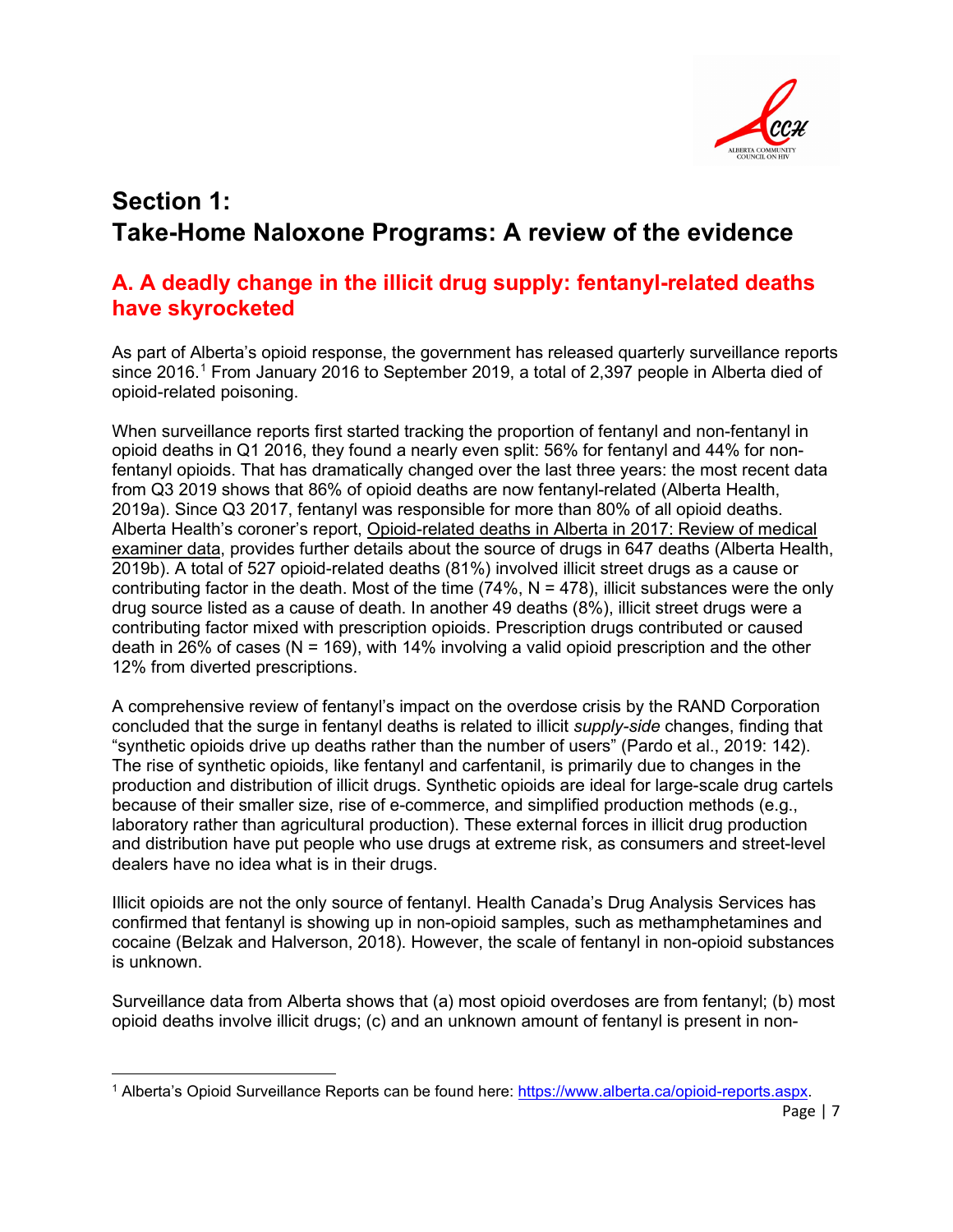

opioid substances. The risks have rapidly escalated for people who use illegal drugs, resulting in an overdose death crisis.

#### *World Health Organization*:

"Increased access to naloxone for people likely to witness an overdose could significantly reduce the high numbers of opioid overdose deaths" WHO, 2014

### <span id="page-7-0"></span>**B. Take-Home Naloxone Programs: A review of the evidence**

Opioid use can slow a person's breathing and cause drug poisoning (i.e., overdose death). Naloxone administration reverses the effects of opioid poisoning and assists a person to breathe and regain consciousnesses. Opioid overdose is reversable with naloxone, but until recently in Alberta, access was limited by policy and resources.

In November 2014, the World Health Organization (WHO) released its Community Management [of Opioid Overdose](https://apps.who.int/iris/bitstream/handle/10665/137462/9789241548816_eng.pdf?sequence=1) guidelines to reduce opioid-related deaths globally through low barrier naloxone kit access (World Health Organization, 2014). A central tenant of the guidance states that "increased access to naloxone for people likely to witness an overdose could significantly reduce the high numbers of opioid overdose deaths" (World Health Organization, 2014: ix). THN is highly feasible for widespread adoption within communities at risk.

According to the WHO review, people at the highest overdose risk have an opioid dependency and recently had a reduction in their drug tolerance, as a period of abstinence significantly increases risk. Reduction of drug tolerance is especially risky the first few weeks after release from incarceration and discharge from in-patient or residential detox. As British Columbia's (B.C.) clinical guidelines on Opioid Use Disorder (OUD) state,

Withdrawal management alone (i.e., detoxification without immediate transition to longterm addiction treatment) is not recommended, since this approach has been associated with elevated rates of relapse, HIV infection and overdose death (British Columbia Centre on Substance Use, 2017).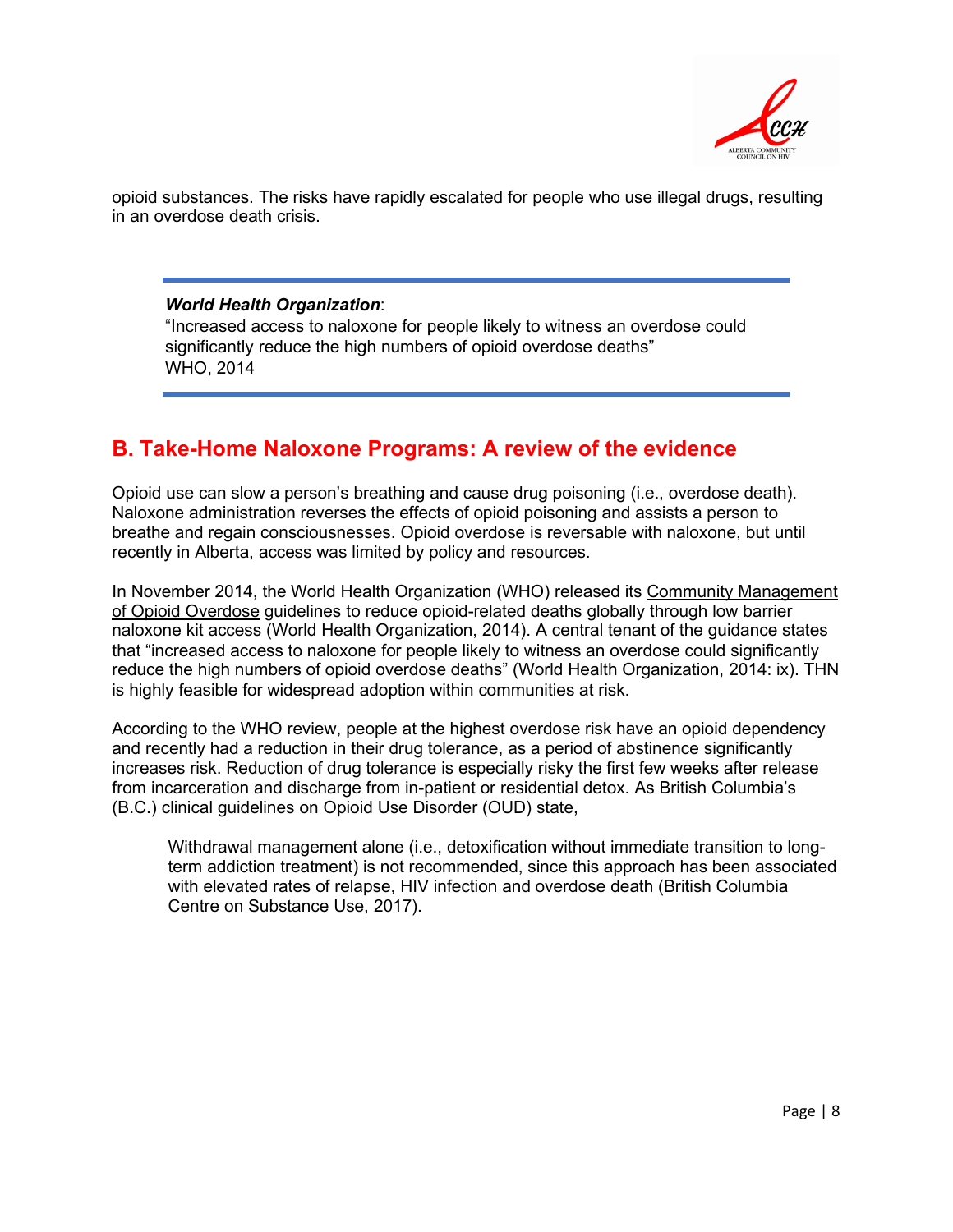

The WHO review found that most opioid overdoses occur in private residences and are observed by people close to the person who uses drugs. Data from Alberta shows that people who use drugs alone are at high risk of dying. According to the 2017 Alberta medical examiner's review of opioid deaths (Alberta Health, 2019b), the majority of fatal overdoses occurred in a private residence (80%). Training bystanders who are likely to witness an overdose and encouraging those people to carry naloxone kits can significantly reduce the opioid death rate. The other key group of individuals expected to witness overdoses are health professionals and first responders such as ambulance, police, fire departments, drug treatment workers, and outreach workers.

Naloxone has been effectively used to manage opioid overdoses for over 40 years, and during that time, minimal adverse effects documented. Naloxone itself carries no potential for abuse (Jasinski, Martin, and Haertzen, 1967). However, high doses may lead to immediate and unpleasant opioid withdrawal symptoms such as vomiting, muscle cramps, and agitation. Learning to recognize those signs and manage people after reversing their overdose is part of naloxone training.

### <span id="page-8-0"></span>**C. Dispelling Myths About Take-Home Naloxone**

Unfortunately, myths and false narratives about take-home naloxone could reduce public acceptance of this life-saving program. Myths persist despite evidence from peer-review publications and the experience of programming across the globe.

As part of naloxone training and outreach activity, our ACCHN program sites continue to hear these eight myths about naloxone, and so it is worth refuting them here:

- 1. *Myth*: Naloxone encourages people to increase their drug use *Fact*: Naloxone does *not* increase drug use (Jones et al., 2017), and when it's integrated into a broader training and support program may decrease drug use (Wagner et al., 2010). People carry naloxone so they can breathe, not so they can use more drugs.
- 2. *Myth*: Naloxone is a drug of abuse *Fact*: People use naloxone to reverse overdoses. Naloxone is a rapid opioid antagonist, which means that high doses may lead to unpleasant and immediate opioid withdrawal symptoms such as vomiting, muscle cramps, and agitation. Naloxone has no potential for abuse. Scientists have known this fact since the 1960s (Jasinski, Martin, and Haertzen, 1967).
- 3. *Myth*: People are "yo-yoing" naloxone alongside opioids to improve the high *Fact*: This is an urban myth and misunderstanding of the science (Crabtree and Masuda, 2019). Naloxone blocks a user's opioid receptors, eliminating the euphoria of use and sometimes causing immediate painful withdrawal symptoms, making yo-yoing (or mixing with opioids) nonsensical.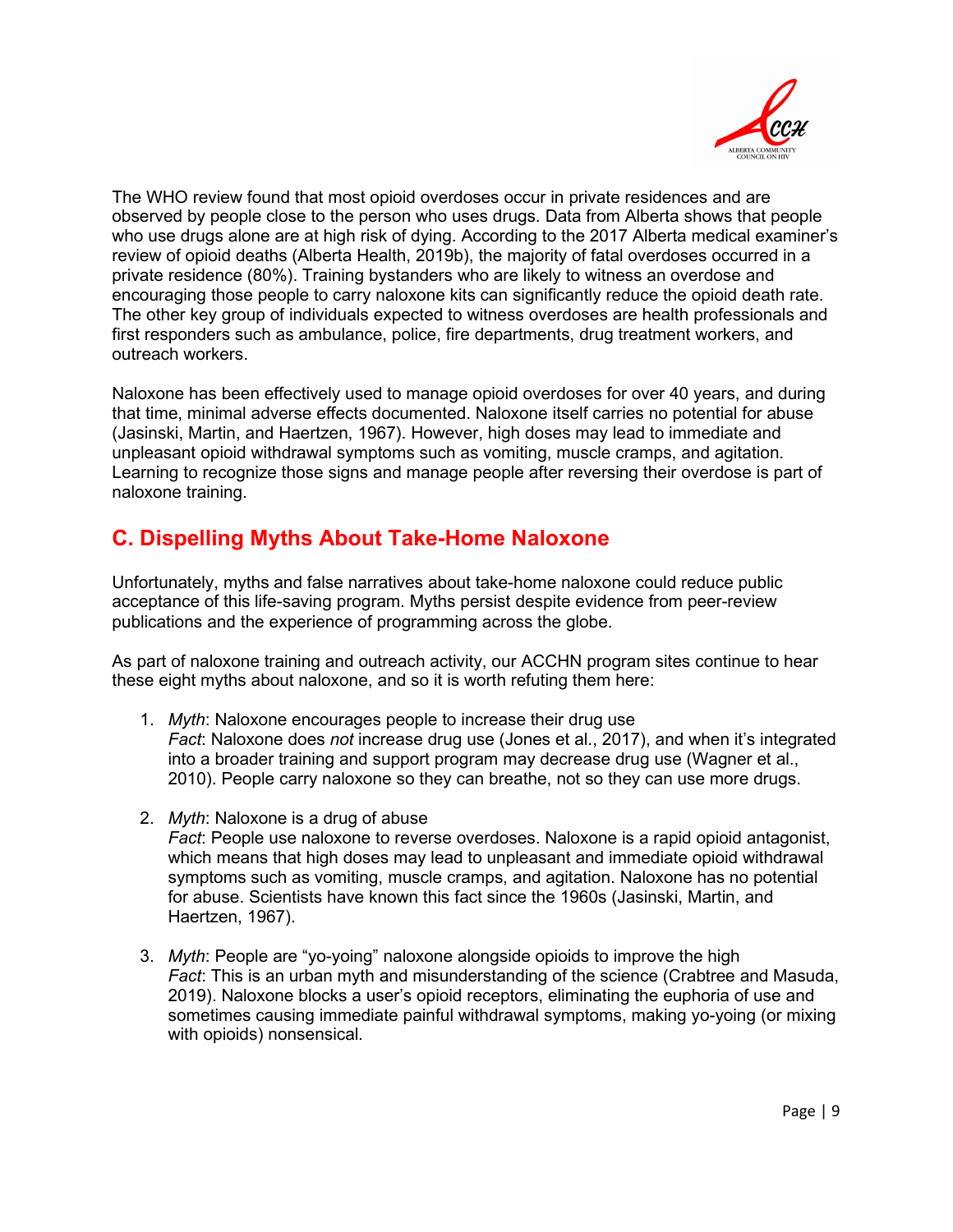

- 4. *Myth*: People attend "naloxone parties" to intentionally overdose and revive themselves *Fact*: Naloxone parties are an urban myth invented by a few law enforcement personnel and first responders reporting unverified rumours to the media (Crabtree and Masuda, 2019). We have not found a single verified case of a "naloxone party," and at the time of publication, no witness has come forward on record claiming to have direct first-hand knowledge of such an event.
- 5. *Myth*: Naloxone makes people violent *Fact*: A common side effect of naloxone is confusion (Buajordet et al., 2004). It is rare for someone to wake up and become aggressive – typically, the context exacerbates the situation (e.g., police officer trying to arrest someone recovering from an overdose). Naloxone training teaches de-escalation skills and responses to support people after naloxone administration.
- 6. *Myth*: Naloxone prevents people from seeking treatment *Fact*: Naloxone keeps people alive – dead people cannot get treatment. According to OUD treatment guidelines, naloxone kits are an essential tool in the recovery process (British Columbia Centre on Substance Use, 2017). Naloxone kit distribution *increases*  the opportunity of someone seeking treatment by keeping people alive and providing a contact point with peers and healthcare staff. Studies show that naloxone kits do not prevent people from seeking treatment (Bazazi et al., 2010). Providing a naloxone kit to someone at risk, even if they have overdosed multiple times (e.g., ten overdoses), shows their life matters. Letting someone reach the so-called "rock bottom" or limiting the number of chances someone may access naloxone kits, especially with deadly fentanyl in the drug supply, is highly dangerous, unethical, and violates professional obligations.
- 7. *Myth*: Only medical professionals can deliver naloxone and diagnose an overdose *Fact*: Community naloxone training is effective, and people retain knowledge (Dietze et al., 2018). Studies show that, when properly implemented, THN training is a highly effective public health intervention that prevents death (Strang et al., 2019).
- 8. *Myth*: Academic studies of naloxone are funded by pharmaceutical companies to make money and fudge results *Fact*: Completely unfounded. All peer-reviewed academic studies declare who funded the research and conflicts of interest. Pharmaceutical companies produce and sell naloxone because it is a highly effective medication to prevent opioid poisoning, not because of a vast academic conspiracy.

<span id="page-9-0"></span>We have over 40 years of experience and evidence that naloxone is highly effective in a healthcare setting. Across the globe, we have more than 20 years of data showing that THN programs prevent death and improve health outcomes in the community. A foundational objective of the ACCHN program is to ensure that all Albertans have access to up to date scientific evidence and best practices in delivering take-home naloxone.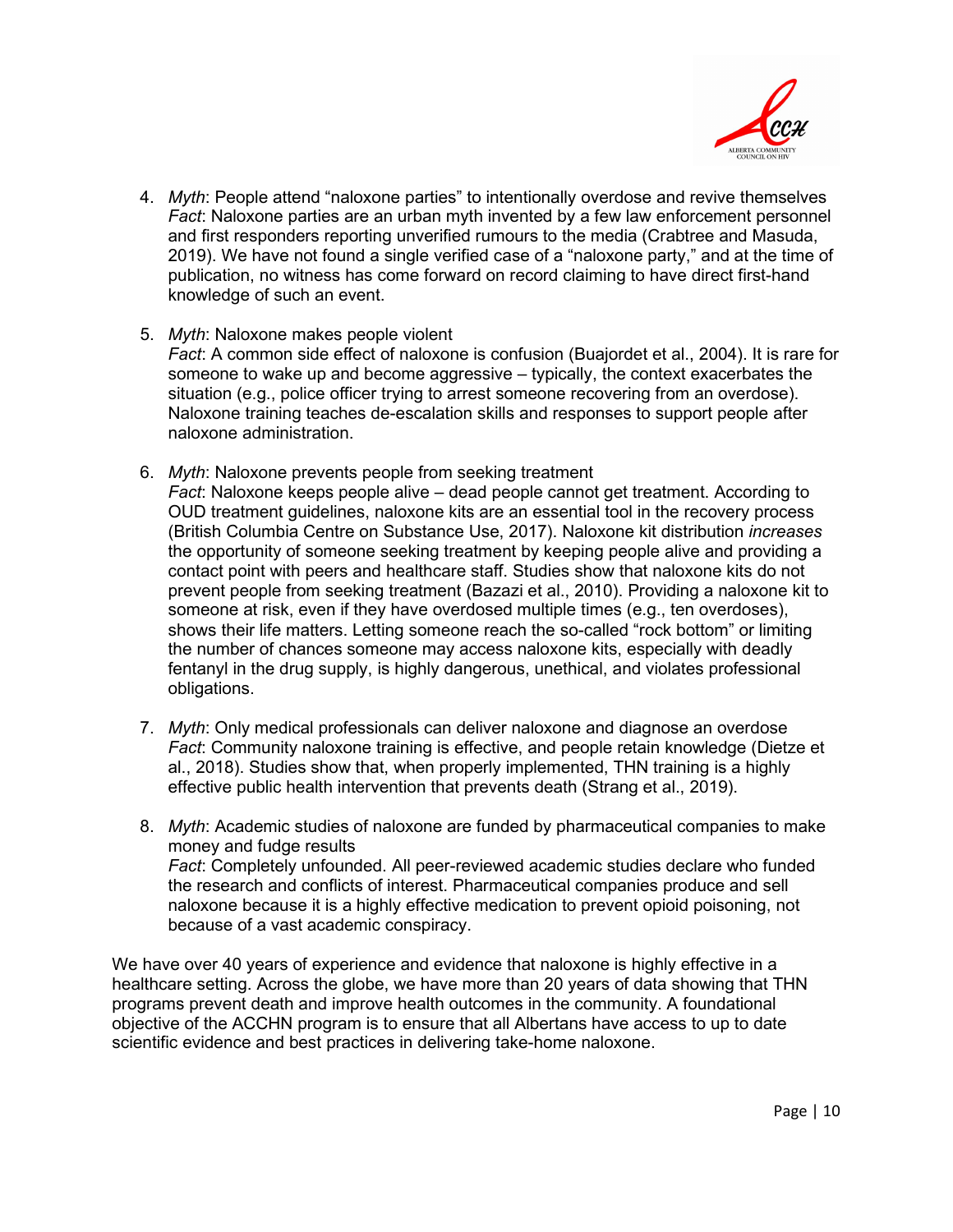

# **Section 2: ACCHN Naloxone Program History**

Canada's first take-home naloxone kit distribution was started in 2005 by Streetworks in Edmonton. Health Canada provided funding for the program, but the following year funding was eliminated with a change of government and drug policy. It took a decade to get THN up and running again in Alberta.

As previously mentioned, in November 2014, the WHO recommended that countries adopt low barrier THN programs to reduce opioid-related deaths. Around this same time in Alberta, fentanyl was emerging as a notable cause of death: in 2014, 117 people died of fentanyl overdoses, and 2015 saw a 123% jump to 257 deaths (Alberta Health, 2016).

In response to this emerging crisis, seven organizations sprang to action and jointly formed the CBTHN program in April 2015, including:

- ARCHES in Lethbridge
- HIV Community Link in Medicine Hat
- Options (formally HIV West Yellowhead) in Edson
- Northreach (formally HIV North) in Grande Prairie and Fort McMurray
- Safeworks in Calgary
- Streetworks in Edmonton
- Turning Point in Red Deer

Alberta Health provided funding to the ACCH to administer the original grant. Individual kit contents were ordered and put together by hand by the ACCH. Funding supported a part-time (two days) nursing staff at each of the eight sites. The part-time nurse supported the development of naloxone kit instructions and training modules to support education. During those initial nine months (April to December 2015), 789 naloxone kits were distributed, and 51 reversals reported. A total of 3500 kits were distributed between April 2015 and August 2016.

The program expanded in August 2016. AHS formally started the THN provincial program at this time, implementing several crucial resources to scale-up of the program, such as:

- Sole source supplier contract with McKesson to support scale-up and quality assurance
- Access to free naloxone kits for Albertans who meet program criteria
- Registration of naloxone distribution sites, who can order naloxone kits free of charge
- Low barrier access no name, I.D., health card, or address required
- Monthly reporting and program evaluation
- Further development of training and education resources
- Quarterly opioid surveillance reporting

Despite these essential program developments, naloxone was still a scheduled drug requiring a prescription. Some community agencies (especially in rural locations) struggled to find a naloxone prescriber for their clients to access the program. In March 2016, Health Canada amended its prescription rules for the use of naloxone during an emergency (opioid overdose crisis), allowing for its purchase and distribution without prescription. In February 2017, Alberta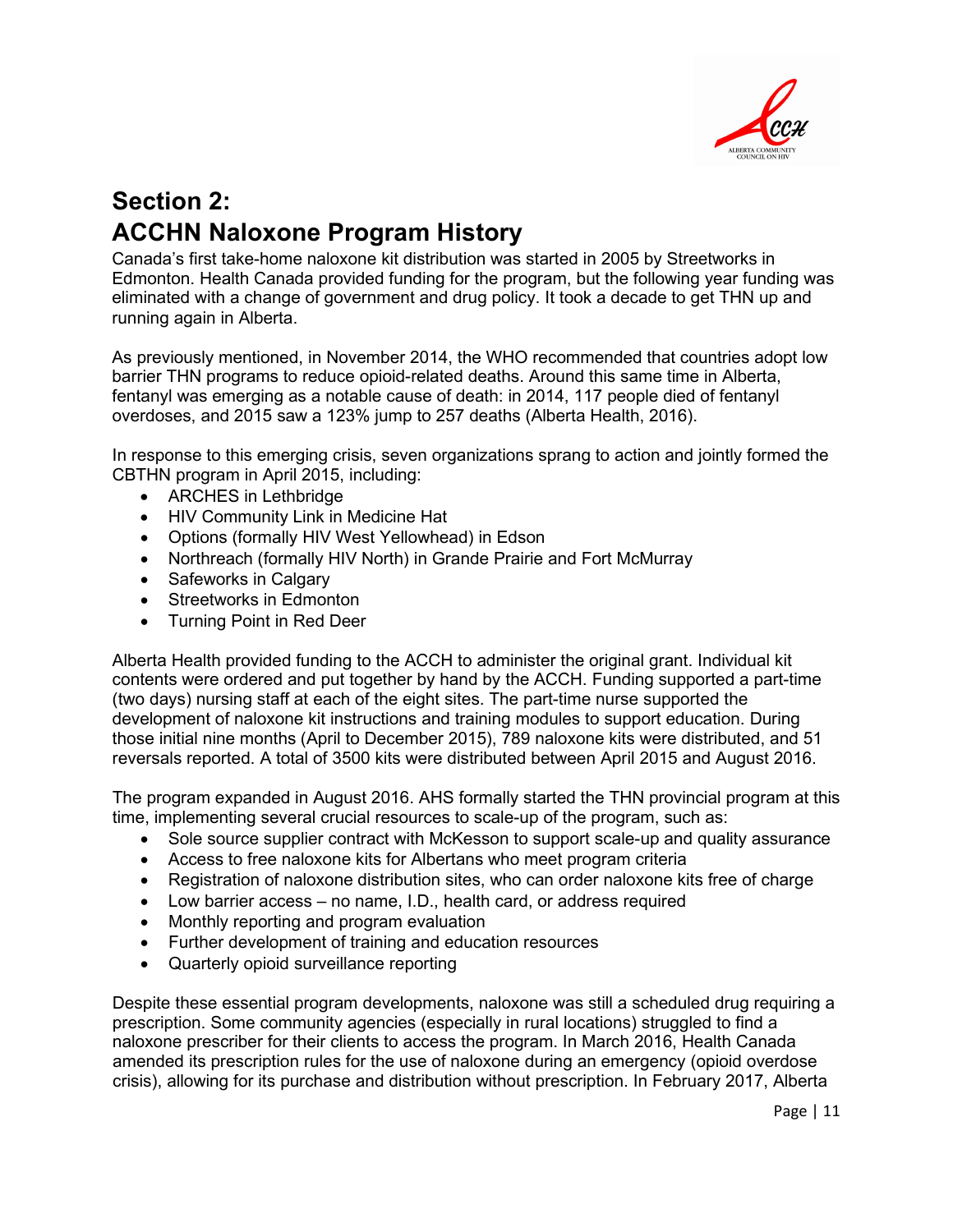

descheduled naloxone for community use. This critical policy change meant that frontline staff no longer needed a prescription from a physician to distribute take-home naloxone kits in the community. As a result, the number of kits distributed, especially in rural settings increased significantly.

Another barrier to improving safety at the time was Canada's *Controlled Drugs and Substances Act*. It discouraged people from calling 911 out of fear of arrest and harassment from police. In May 2017, the federal government introduced the *Good Samaritan Drug Overdose Act*, which provides limited legal protections for people who call 911 after witnessing an overdose. The Act amended Section 4 of the *Controlled Drugs and Substances* by removing charges for illicit drugs and breach of conditions related to drug possession.

In November 2017, the community program was re-named ACCHN. Resources were expanded to provide a full-time nurse and outreach worker at each participating site to facilitate expanded kit distribution, community training, and support more integrated referral and health services for people accessing the program. Starting in November 2017, Supervised Consumption Sites (SCS) services also emerged as a critical access point for people to obtain kits.

The table below provides a timeline of the THN program in Alberta.

<span id="page-11-0"></span>

| <b>Date</b>                   | Implementation                                                                                                                                                                      |
|-------------------------------|-------------------------------------------------------------------------------------------------------------------------------------------------------------------------------------|
| <b>March 2005</b>             | Streetworks (Edmonton) begins distributing naloxone, the first<br>program to do so in Canada.                                                                                       |
| November 2014                 | WHO recommends THN programs as a best practice opioid<br>response.                                                                                                                  |
| April 2015 to October 2017    | ACCH is funded through the CBHTN grant to make naloxone<br>kits (until August 2016), with a part-time nurse at seven<br>community agencies providing training and kit distribution. |
| August 2016                   | A sole source supplier contract is signed with McKesson to<br>provide naloxone kits at scale for widespread distribution and<br>quality assurance.                                  |
| October 2016                  | Alberta starts publishing the Opioid Surveillance Death Report<br>each quarter.                                                                                                     |
| May 2017                      | Good Samaritan Drug Overdose Act amends drug possession<br>law to protect people from arrest who call 911 during an<br>overdose.                                                    |
| February 2017                 | Naloxone is descheduled in Alberta (no longer requires a<br>prescription).                                                                                                          |
| November 2017 - present       | ACCHN grant supports a full-time nurse and outreach worker at<br>seven community agencies to provide naloxone training and<br>distribution.                                         |
| November 2017 - various dates | SCS services integrate naloxone kit distribution in Edmonton,<br>Calgary, Lethbridge, Grande Prairie, and Red Deer (OPS).                                                           |

#### **ACCH Table #1: Take-Home Naloxone Program Timeline**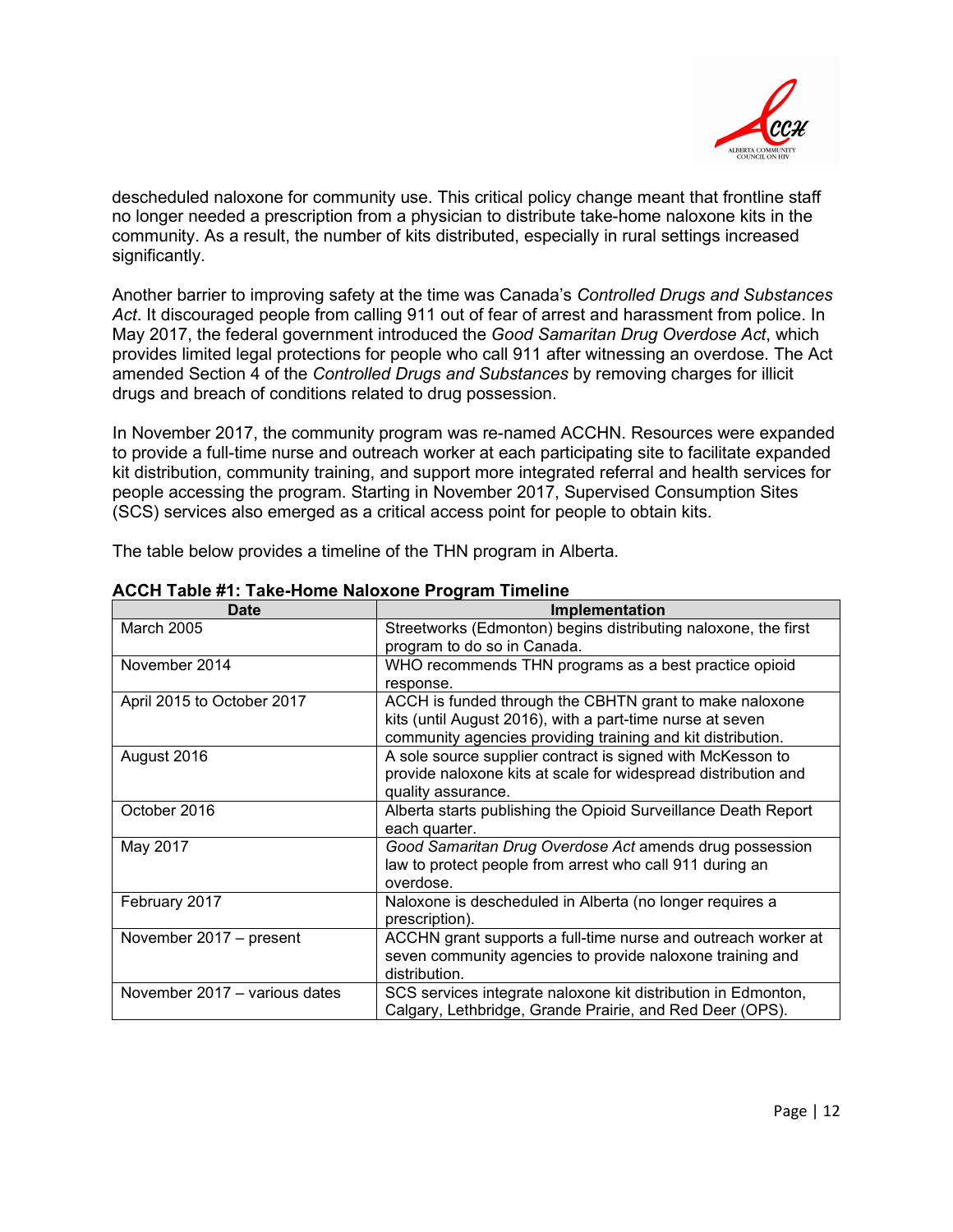

# **Section 3: Summary of Evidence**

## **A. 78,533 Naloxone Kits Distributed by ACCHN Organizations**

Opioid-related poisoning is the single greatest *preventable* crisis facing Alberta. According to the 2017 Alberta medical examiner's review of 647 opioid-related deaths, 82% (N = 527) of those deaths were caused or contributed to by illicit opioids (Alberta Health, 2019b). Fentanyl tainted illicit drugs now cause the majority of opioid deaths. A spike in fentanyl deaths occurred in 2015 and continued through to Q3 2018, but has started trending down since then:



**ACCH Figure #1: Number of fentanyl deaths in Alberta per quarter**

*ACCH Figure, Source*: Alberta Health, 2019a

Naloxone kits are critical to averting opioid overdose death and empowering people in their communities to save lives. Since starting the THN program in 2016, AHS has supported the rapid scale-up of the THN program with 2,135 registered distribution sites, including key stakeholders such as community pharmacies, emergency departments, addiction and mental health services, opioid dependency programs, detoxification and residential treatment programs, correctional facilities, health centres, and Indigenous sites. A total of 219,578 kits were distributed from January 2016 to December 2019 to Albertans through the THN program (Alberta Health, 2019a).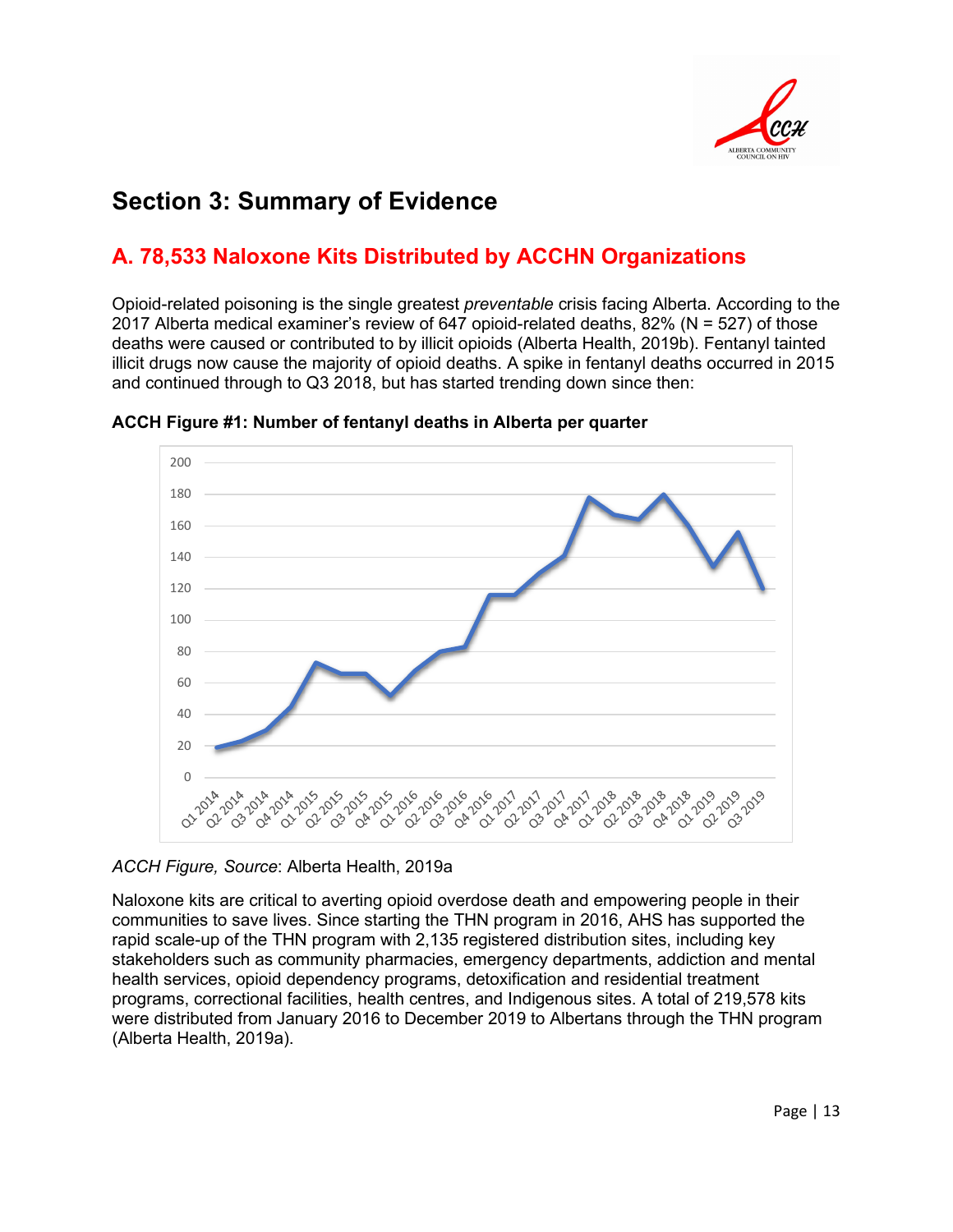

The seven community-based organizations play a central role in THN program growth, distributing **36% of all naloxone program kits** during this period.[2](#page-13-0) By comparison, community pharmacies represent 57% (N = 1,224) of all registered sites in Alberta but distribute fewer overall kits (N = 66,227 kits). From April 2015 to December 2019, ACCHN community organizations distributed **78,533 naloxone kits** through outreach and SCS services.



**ACCH Figure #2: Number of naloxone kits distributed by ACCHN agencies per quarter**

#### *ACCH Figure, source*: ACCHN monthly reporting data and monthly SCS naloxone site reports

Three key factors likely explain the rapid increase in kit distribution to meet urgent demand.

First, the descheduling of naloxone in February 2017 had an immediate impact. Six months prior (Aug 2016 to Jan 2017), an average of 334 kits were going out per month; the six months following the policy change (March to August 2017) averaged 1,030 kits. Kits increased during this period, but also reached a natural limit, ranging between 900 to 1,100 kits in those six months.

<span id="page-13-0"></span><sup>&</sup>lt;sup>2</sup> From January 2016 to December 2019, the seven sites distributed 78,533 kits through outreach and SCS/OPS locations.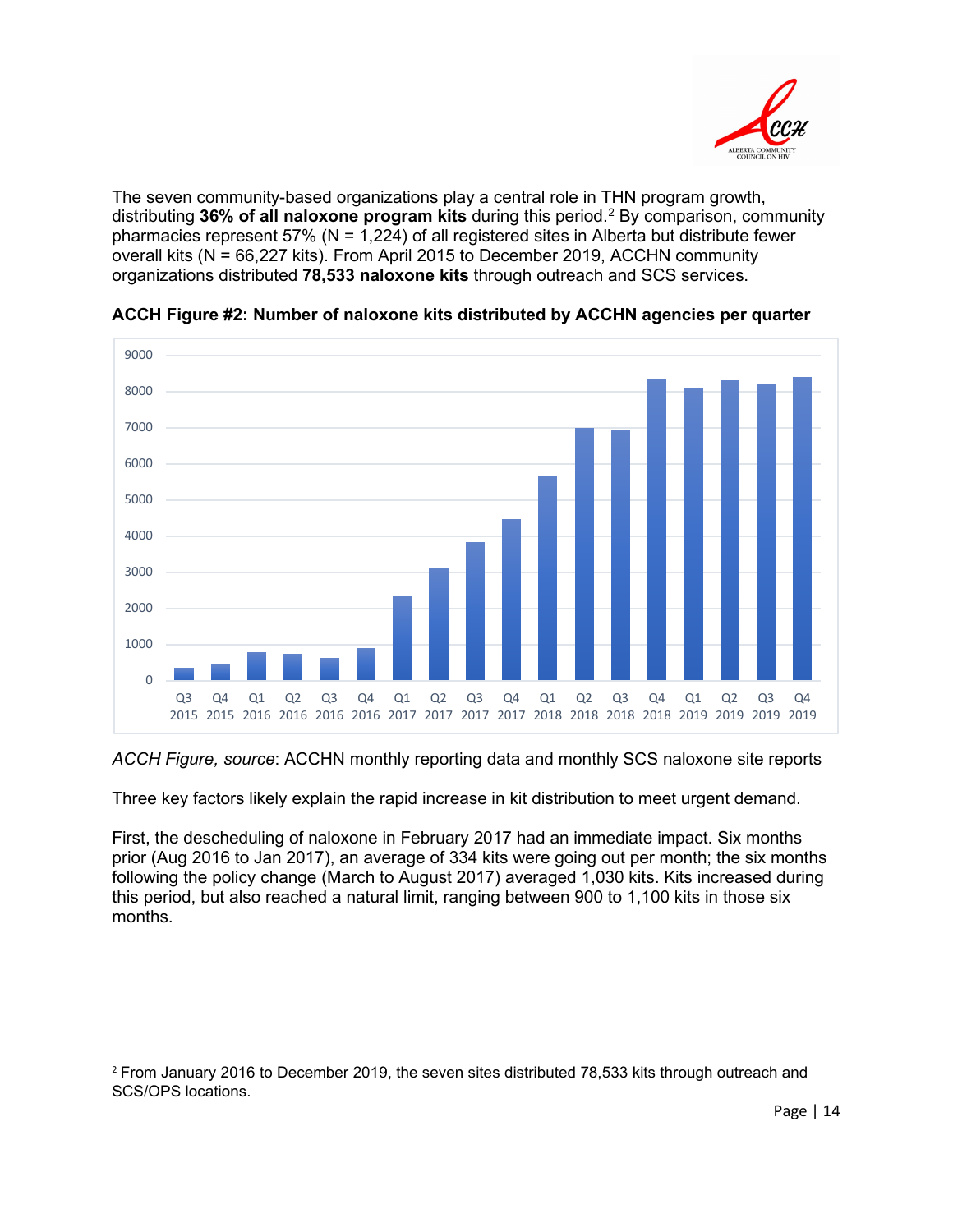

Second, most kits have been distributed since November 2017, after the ACCHN grant added additional nursing hours (from two to five days a week) and outreach workers to each site. 83% of all kits were distributed during the ACCHN grant period. In the six months before that date (May to October 2017), an average of 1,151 kits were distributed per month; in the six months after (December 2017 to May 2018), kit distribution immediately jumped 65% with a monthly average of 1,902 kits.

The third increase since 2018 occurred during the implementation of SCS services, which opened up in Calgary (November 2017), Lethbridge (February 2018), Red Deer (October 2018), Grande Prairie (March 2019), and various times at three Edmonton sites (March 2018, November 2018, and March 2019). For a more detailed analysis of SCS, see the ACCH report: [A community-based report on Alberta's SCS effectiveness](https://acch.ca/media/1113/a-community-based-report-on-albertas-scs-effectiveness-2019-09-13-version-2.pdf) (Alberta Community Council on HIV, 2019). A total of 19,662 kits were provided to clients between April 2018 to December 2019 through SCS services. $^3$  $^3$ 

Four organizations currently manage both SCS and naloxone programs: ARCHES (Lethbridge), Northreach (Grande Prairie), Safeworks (Calgary), and Turning Point (Red Deer). During a ninemonth snapshot period (April to December 2019) at these four agencies, 53% (N = 9,358) of kits were distributed through the SCS/OPS and  $47\%$  (N = 8,401) through outreach. This data demonstrates that the crucial role that SCS services play in naloxone program implementation. A restriction or elimination in SCS services could have a significant negative impact on Alberta's THN program.

### <span id="page-14-0"></span>**B. ACCHN agencies reported 9,251 naloxone reversals, saving an estimated 925 lives**

Naloxone kits save lives. How many lives did ACCHN agencies save? From June 2015 to December 2019, a total of **9,251 reversals from naloxone kit use** were reported by ACCHN sites, including through outreach and SCS distribution.

However, because not every reversed overdose event would likely cause death, we need a model to measure the impact of this intervention. A 2018 modeling study of British Columbia's THN program, found that for every ten naloxone kits used (reported reversal), an estimated one overdose death was averted (Irving et al., 2018). Using this analysis for the ACCHN program impact, an estimated **925 deaths were prevented** through the community-based naloxone program since it started in 2015.

The chart below shows the number of reversals and estimated lives saved:

<span id="page-14-1"></span><sup>3</sup> Data source is internal ACCHN monthly data and THN monthly data from SCS locations.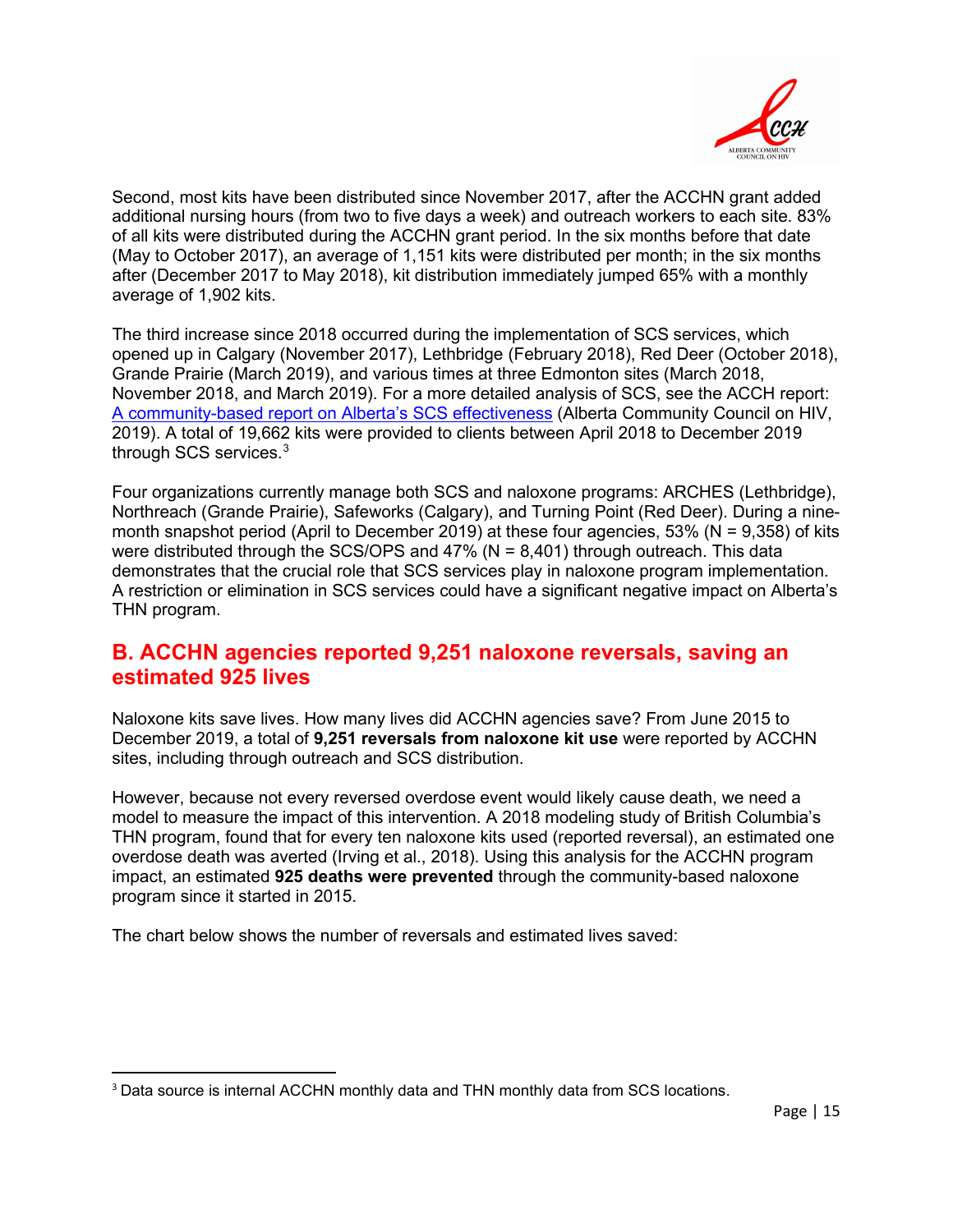



**ACCH Figure #3: Number of overdose reversal and estimated lives saved by ACCHN sites**

*ACCH Figure, source*: ACCHN monthly reporting data and monthly SCS naloxone site reports

The table below further breaks this data down into a zone level analysis, highlighting the regional patterns and impacts of the ACCHN program.

| <b>AHS</b><br>Zone   | <b>Naloxone Kits</b><br><b>Distributed</b> | <b>Reversals</b><br><b>Reported</b> | <b>Estimated Lives</b><br><b>Saved</b> |
|----------------------|--------------------------------------------|-------------------------------------|----------------------------------------|
| North Zone           | 14,243                                     | 855                                 | 86                                     |
| <b>Edmonton Zone</b> | 12,559                                     | 1,813                               | 181                                    |
| Calgary Zone         | 16,185                                     | 1,888                               | 189                                    |
| <b>Central Zone</b>  | 18,686                                     | 2,061                               | 206                                    |
| South Zone           | 16,860                                     | 2,634                               | 263                                    |
| <b>TOTALS</b>        | 78,533                                     | 9,251                               | 925                                    |

*ACCH Figure, source*: ACCHN monthly reporting data and monthly SCS naloxone site reports

The ACCHN naloxone program is highly effective at averting opioid death in Alberta. On average over the program, for every 8.5 kits distributed ( $N = 78,533$ ), there is one reported reversal (N = 9,251). Using the B.C. naloxone modeling estimates, for every 85 kits distributed, one death was prevented in Alberta.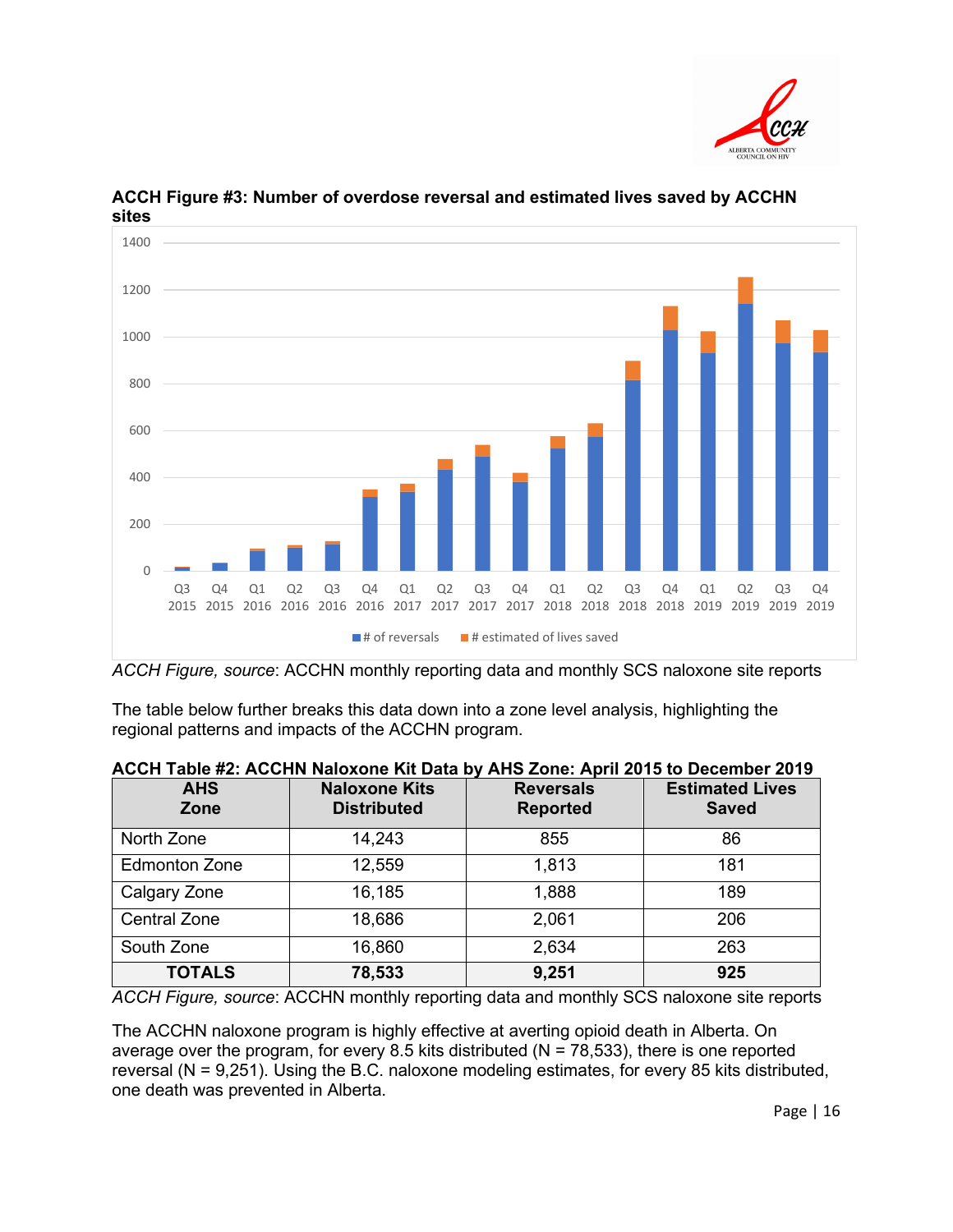

### <span id="page-16-0"></span>**C. Cost-Effectiveness of Take-Home Naloxone Programs**

"Naloxone distribution to [opioid] users for lay overdose reversal is highly likely to reduce overdose deaths in target communities and is robustly cost-effective" Coffin & Sullivan, 2013

Is the ACCHN take-home program effective at lowering the death rate? Is the program costeffective?

To date, there is no published modeling study of Alberta's THN program. An investigation is currently underway, led by Dr. Elden Spackman from the University of Calgary (Health Economics), to assess the impact of the program and its cost-effectiveness using Alberta data.

However, until that more in-depth analysis is completed, a cost-benefit analysis of the ACCHN program data offers preliminary evidence that the program is highly effective (see *Appendix A: Cost-Benefit Analysis of Take-Home Naloxone*). The report found that the cost per kit, including shipping, is \$33.87, plus the ACCHN program costs for the nurse and outreach worker at each site. The benefit, or money saved through the program intervention, includes a reduction in EMS calls and hospitalization.<sup>[4](#page-16-1)</sup> In Alberta, a typical EMS response costs about \$940 per event and hospitalization costs on average \$7,900.<sup>[5](#page-16-2)</sup> The report found that the net present value (NPV) for the program was positive, ranging in estimates from a net benefit of \$442,704.20 to \$6,931,318.44 depending on your data set. If every reversal report is considered one overdose death averted, the cost benefit ratio is 23.96 or 23.93 depending on the discount rate. When one estimates one overdose death averted for every ten reversals reported the cost benefit ratio is 2.61 regardless of which discount rate you utilize. Rates greater than one are considered a safe and cost-effective investment. These calculations show that ACCHN is highly cost-effective, due to the low operating costs (e.g., kit and staff) compared to the high costs avoided in the health care system (e.g., EMS and hospitalization).

Recent epidemiological modeling from B.C.'s THN program, which is similar to Alberta's implementation and opioid overdose profile, provides further evidence of THN program effectiveness. A modeling study led by Dr. Michael Irving, from B.C.'s Centre for Disease Control, has provided an important analysis of B.C.'s THN program (see Irving et al., 2019). Evidence from the B.C. program shows that the THN program has a significant impact on the reduction of opioid death. The interventions used in B.C. are the same as Alberta's response, including naloxone kits, supervised consumption sites, and opioid agonist therapy (OAT). During the study period (April 2016 to December 2017), 2,177 people in B.C. died of an opioid overdose. The combined interventions averted an estimated 3,030 deaths during those same 21

<span id="page-16-1"></span><sup>4</sup> Data from the reversal report forms found that ACCHN participants called 911 about 33% of the time after using a naloxone kit. Approximately 67% of the time people use ACCHN kits, the EMS and hospitalization costs are diverted.

<span id="page-16-2"></span><sup>5</sup> A limitation of this study is that the costs of an opioid specific response for EMS and hospitalization was not available. Estimated costs refer to average costs per event.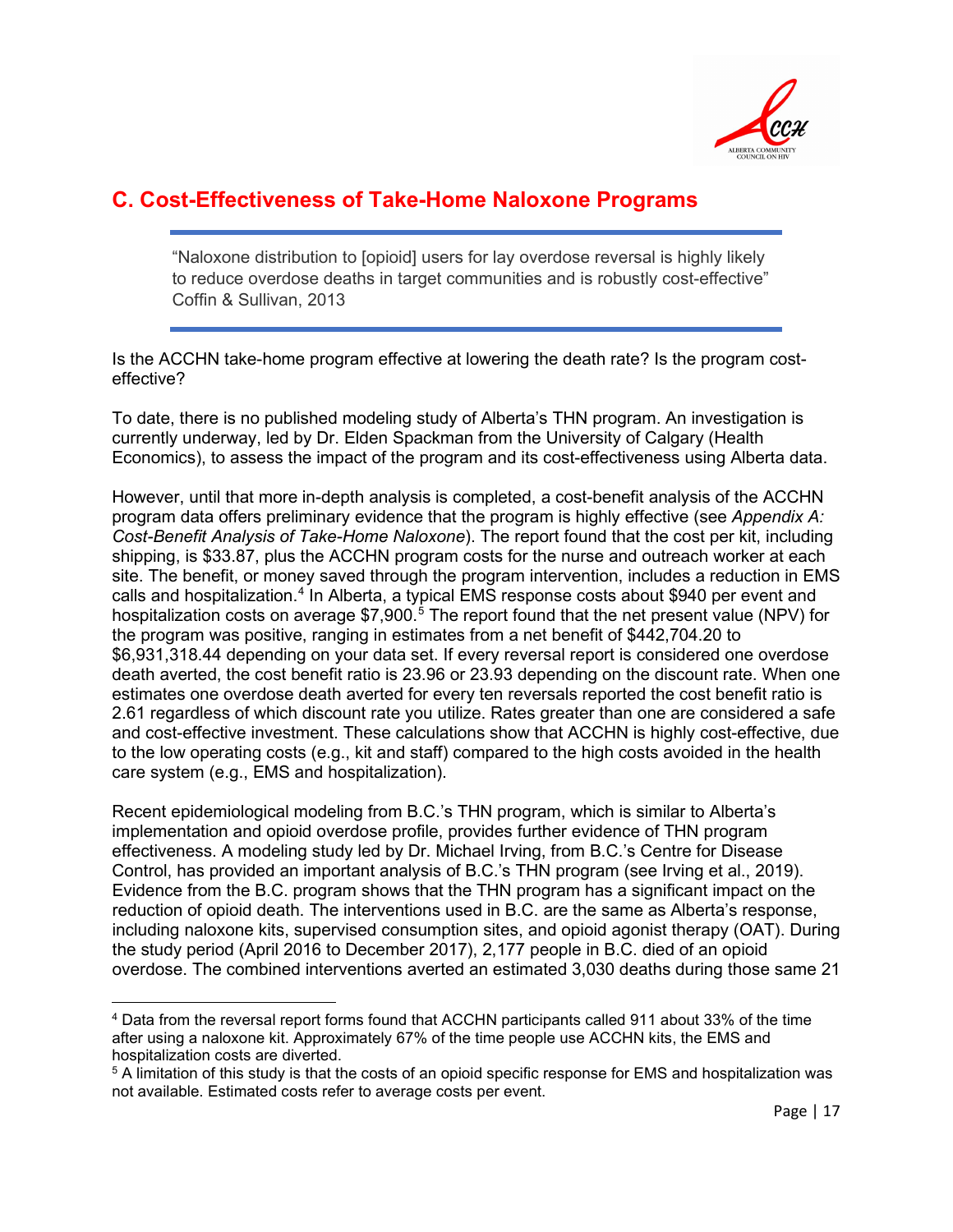

months, including take-home naloxone (1,580), overdose prevention sites (230), and opioid agonist therapy (590). The study concludes that without those interventions, an estimated 5,207 people would have died of opioids during that period, which is a 239% increase in opioid poisoning death.

Since hitting its peak in Q3 2018 with 180 fentanyl deaths in Alberta, the number of people dying is on the decline. In the most recent quarter  $(Q4 2019)$ , 109 people died of fentanyl – the lowest number since Q3 2016. A total of 523 people died of fentanyl-related poisoning in 2019, compared to 668 in 2018, for a 27.7% year to year decline.

Data from Alberta is consistent with peer-reviewed studies that show THN programs are highly effective at reversing overdose events. A study of naloxone programs in 19 Massachusetts communities found that areas with higher training saw a 46% reduction in overdose deaths (Walley et al., 2013). A systematic review of 22 studies found that a fatal outcome was rare in THN programs, with one death reported for every 123 successful reversals (0.8%) (McDonald and Strang, 2016). Another meta-review of THN studies concluded that "administration by bystanders was associated with a significantly increased odds of recovery compared with no naloxone administration" (Giglio, Li, and DiMaggio, 2015).

Other jurisdictions report that take-home naloxone is a highly cost-effective intervention. Kit distribution and training is relatively affordable and has a direct impact on reducing overdose deaths and related healthcare costs such as hospitalization (Walley et al., 2013; Giglio, Li, and DiMaggio, 2015; Naumann et al., 2019). A systematic review of THN studies by McDonald and Strang (2016) concludes that "THN is cost-effective even under conservative circumstances, i.e., when the cost of naloxone increases and the rate of observed overdoses decreases" (1184).

Consider Naumann et al.'s (2019) study of THN cost savings from North Carolina's program. The study compared the mortality data before and after implementation of THN at the county level by tracking the impact of kit distribution on overdose rates. Naumann et al. found that 352 lives were saved over three years. For **every dollar spent on THN, an estimated \$2,742 was saved**, concluding that the "program generated substantial societal benefits due to averted [overdoses]." In the case of ACCHN, the total savings in Canadian dollars would be \$3,842.41 \* \$1,260,000 = \$4,841,436,600. The ACCHN program is saving Albertan lives, and preliminary evidence from the ACCHN program and other THN programs, shows that it is a highly effective use of public funds.

### **D. 72,208 people provided naloxone training by ACCHN agencies**

Since 2015, ACCHN agencies have made a significant push to improve awareness about opioids and how to use naloxone kits. A significant barrier to this training is stigma and discrimination. Still, through education and creating space for dialogue, the ACCHN naloxone trainers support families and communities in responding to this crisis.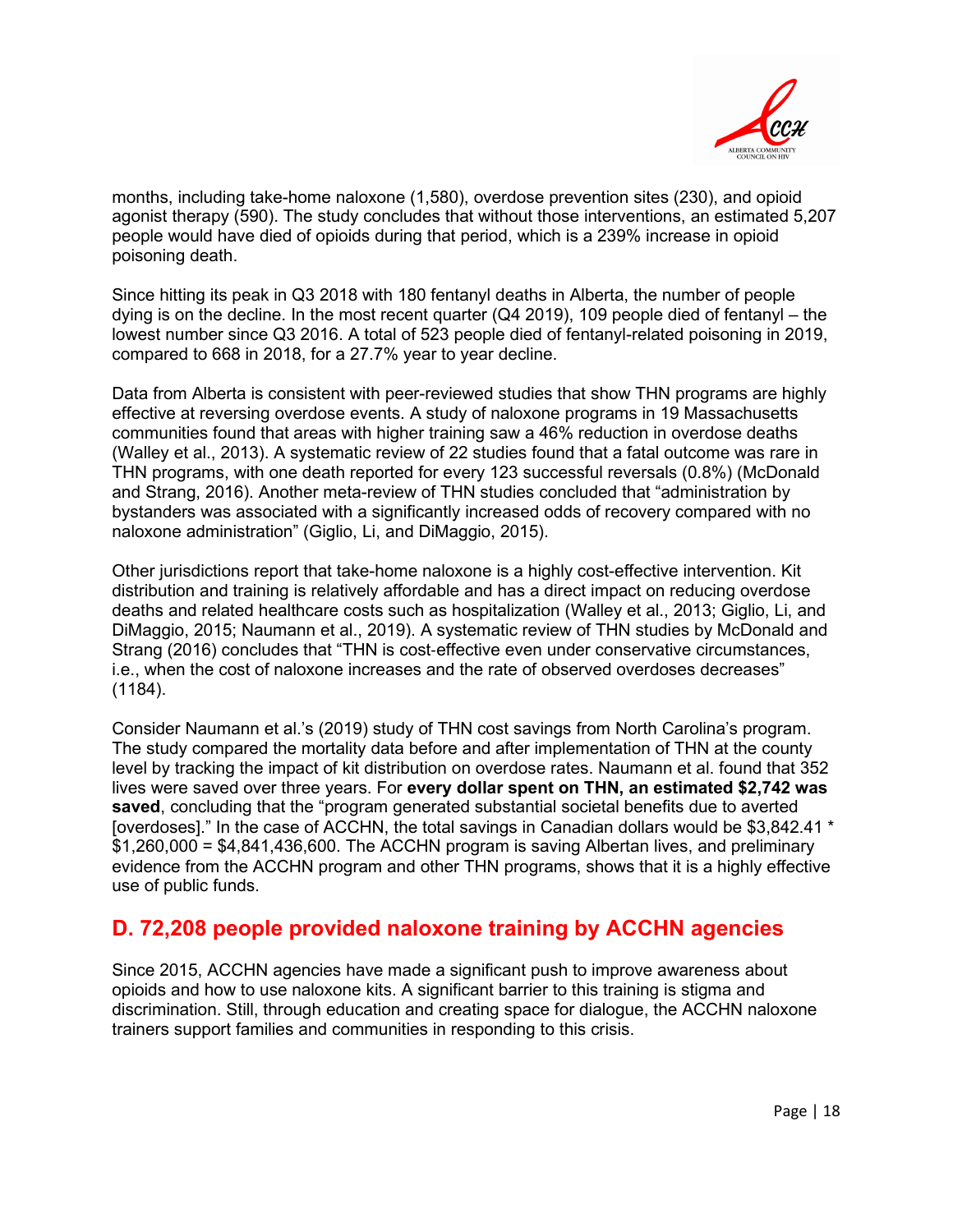

From April 2015 to September 2019, **72,208 people were** trained in take-home naloxone knowledge and opioid use by ACCHN trainers. Of that total,  $35\%$  (N = 24,868) was for community training (opioid awareness and naloxone training), but no kit distributed. Most of the training,  $65\%$  (N = 47,340), was for people to learn how to administer naloxone safely and effectively (along with safe use, referral, and treatment information).

The ACCHN program has been highly effective in communicating appropriate knowledge. Results from 464 surveys from the pre/post naloxone training evaluation with each ACCHN agency show overwhelmingly positive results. Across six core knowledge areas, including preventing overdoses, fentanyl and opioids, signs of an opioid overdose, responding to an overdose, safety needles, and using and giving naloxone, people self-reported improvement in each area. On average, there was a 40% increase in reported knowledge compared to peoples' knowledge of naloxone before training (2.5/5) and after training (4.5/5).

During the same time, staff from Turning Point in Red Deer collected an additional 347 surveys using an eight-question true/false test to assess core knowledge. The results showed a significant improvement in outcomes (36%), from a score of 53% (4.3/8) before the training session and an impressive 89% (7.1/8) after the naloxone training.



**ACCH Figure #4: Naloxone Training provided by ACCHN Agencies per Quarter: Community and Candidate Breakdown**

*ACCH Figure, source*: ACCHN monthly reporting data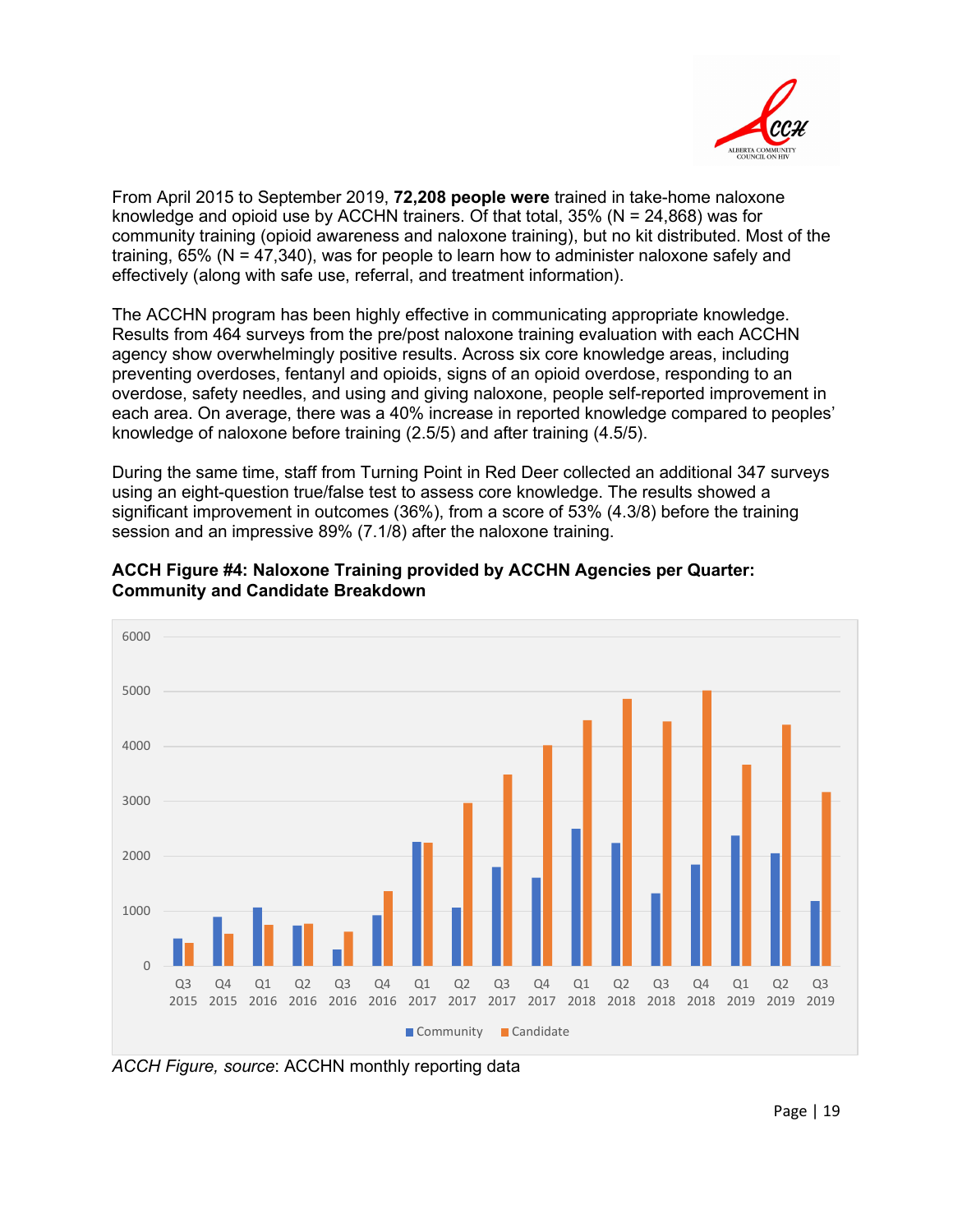

The chart below provides a zone level breakdown of naloxone training:

| Zone          | <b>Community</b> | <b>Candidate</b> |  |
|---------------|------------------|------------------|--|
| <b>North</b>  | 8403             | 5900             |  |
| Edmonton      | 6153             | 10648            |  |
| Central       | 5136             | 14481            |  |
| Calgary       | 2428             | 8578             |  |
| South         | 2748             | 7733             |  |
| <b>TOTALS</b> | 24,868           | 47,340           |  |

#### **ACCH Table #4: ACCHN Naloxone Training Data**

*ACCH Table, source*: ACCHN monthly reporting data

A unique impact of the ACCHN program, in contrast to all other naloxone distribution sites in Alberta, is the dedicated resources (naloxone staff and travel budget) have supported agencies to train the public as well as clients.

### **E. ACCHN agencies partnered with 414 external organizations**

From June 2018 to May 2019, ACCHN members engaged with **414 external organizational partners** with naloxone training and opioid awareness education.

#### **ACCH Figure #5: Partnership Development: Number and Type of Partners**



*ACCH Figure, source*: ACCHN partnership development reporting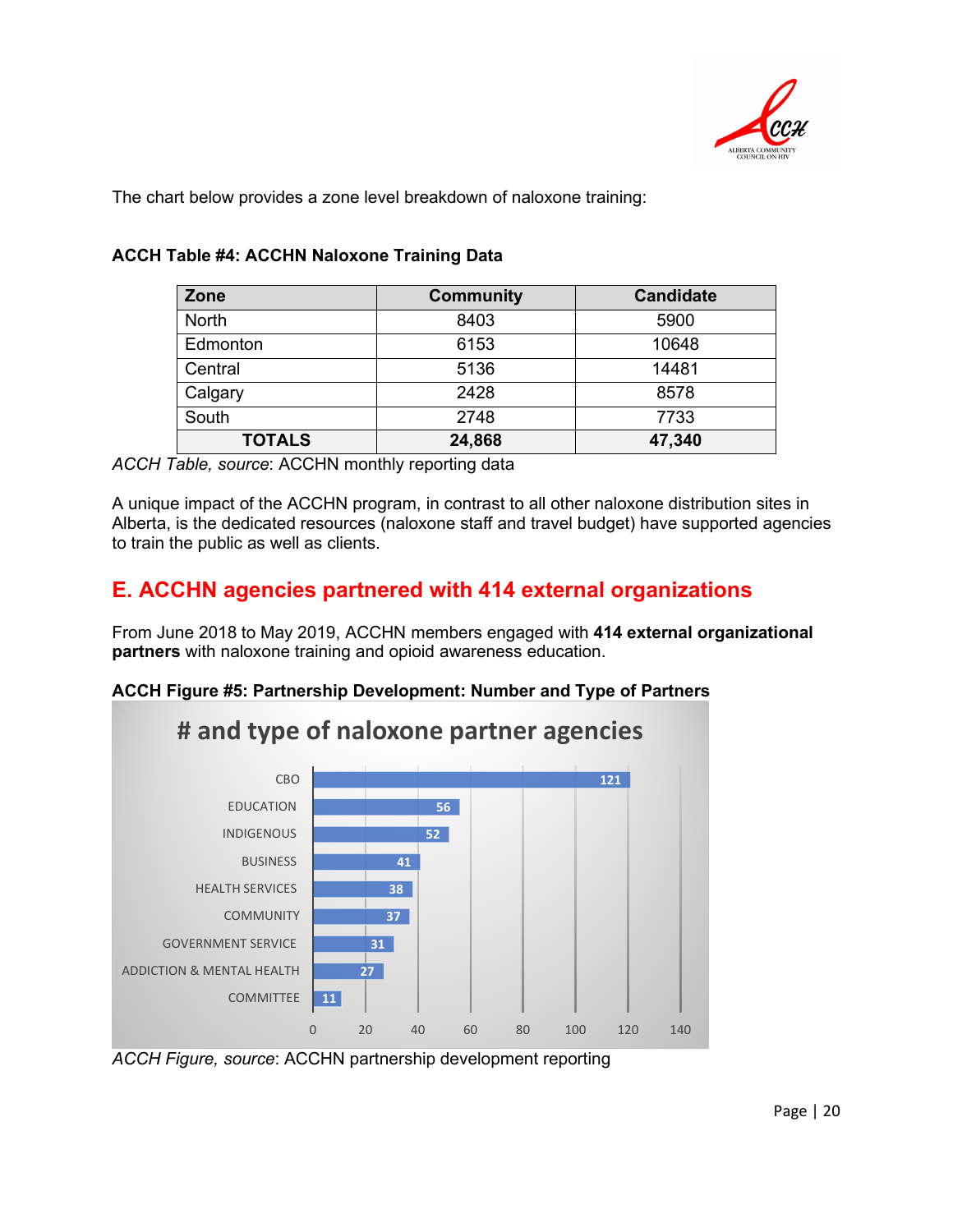

Agencies established partnerships with nine types of organizations: community-based organizations (CBO), education, Indigenous, business, health services, community, government service, addiction & mental health, and committee.

Partnership development with other agencies is a core part of the capacity building work that the ACCHN program supports. $6$  The ability to talk openly and honestly about difficult topics – like drug use, naloxone administration, harm reduction and safe supplies – forms the backbone of the partnership work: building links with people, communities and organizations to develop community capacity to respond to the crisis. However, this reach and spread goes well beyond the emergency response to the opioid crisis, as these touchpoints are often the building blocks toward establishing trusting relationships and enhancing community resilience to respond to the root causes of the problem.

CBOs (N = 121) accounted for 29% of all opioid and naloxone training with a wide range of agencies, including:



#### **ACCH Figure #6: CBO Partnerships**

*ACCH Figure, source*: ACCHN partnership development reporting

Youth and family support agencies ( $N = 33$ ) covered both vulnerable youth and more mainstream youth organizations, including eight sessions with Family and Community Support Services. 25% of CBOs served vulnerable people (N = 30), and another 15% involved housing  $(N = 18)$ , such as shelters' and agencies trying to place people in stable housing, many of whom have clients at overdose risk. For example, the Calgary Drop-In Centre responded to 134

<span id="page-20-0"></span><sup>&</sup>lt;sup>6</sup> An organizational partner is defined as a new external agency who was provided naloxone training and opioid awareness education.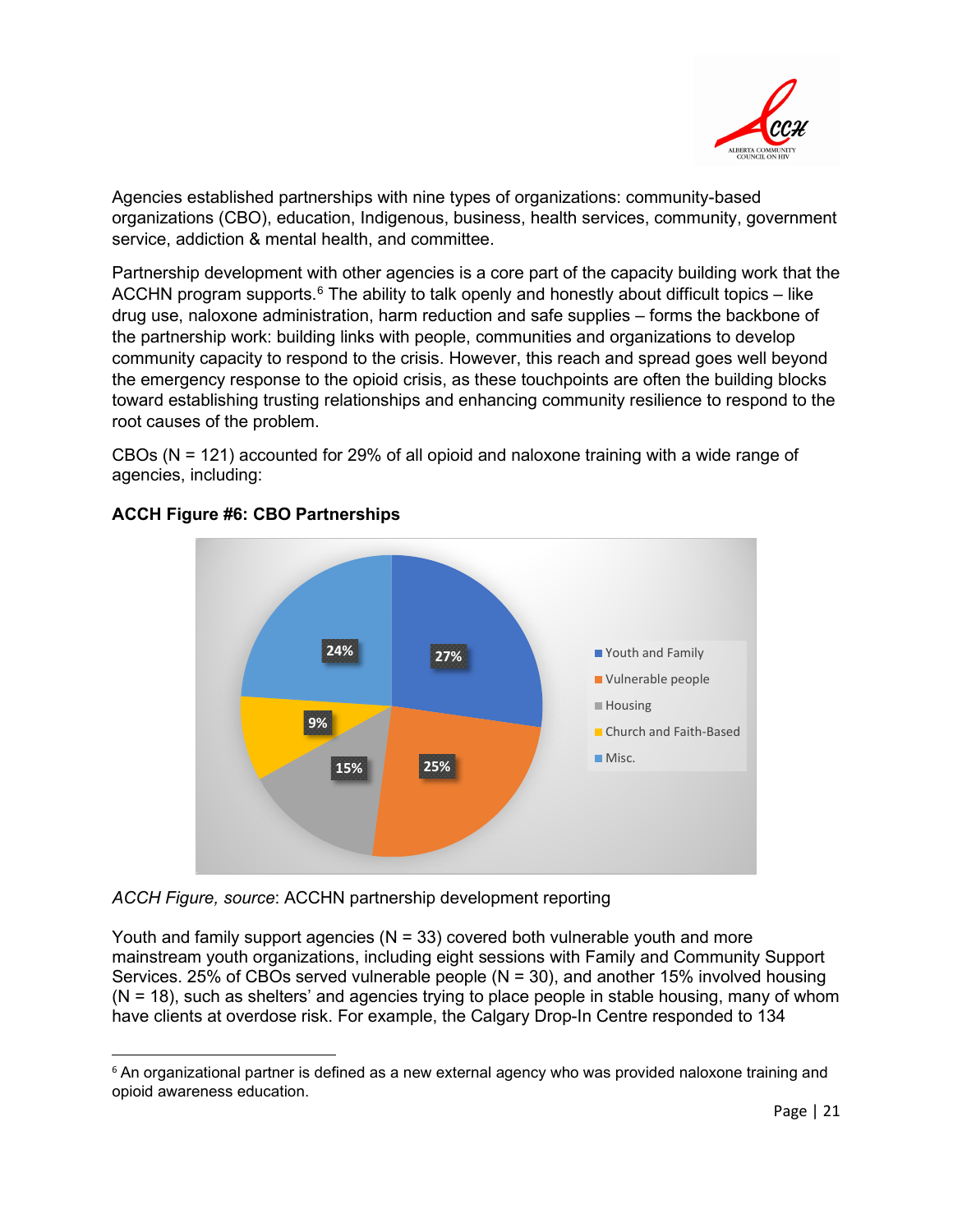

overdoses from January to August 2019, a 300% increase compared to the previous year (Villani, 2019). Partnership development included 9% with local churches or faith-based organizations involved in outreach ( $N = 11$ ) and 24% ( $N = 29$ ) into smaller sub-categories, such as trauma, disabilities, sexual equality, victim services, and seniors living.

The second most common partnership ( $N = 56$ ) was with educational agencies accounting for 14% of total partnerships, with about 70% of those with post-secondary institutions and 30% with high schools. Naloxone training was provided at 20 individual post-secondary facilities. 64% (7/11) of all publicly funded colleges in Alberta have had at least one naloxone training session on campus (the vast majority have had multiple and ongoing training). Five out of the six publicly funded Universities have had a training session. Training sessions with targeted departments in nursing, occupational therapy, medicine, and addictions prepares them for overdose response in their careers.

In High School, about  $30\%$  (N = 17) of training sessions were with staff, parents, students (no kits distributed), and parent councils. Naloxone staff was invited to educate schools responding to overdoses and deaths in their communities. The focus on these sessions is educational – to build awareness about the risks of overdose and how to respond.

Engagement with Indigenous organizations  $(N = 52)$  continues to be a high priority for partnership development, as this accounted for 13% of training sessions. According to the 2017 review of opioid death in Alberta, 18% of people who died were Indigenous, which is three times higher than the Indigenous population in Alberta (6.5%) (Alberta Health, 2019b). THN training with Indigenous agencies occurred in different locations and levels of governance, including:

- 50% (N = 26) were on First Nation reserve or Métis settlement through invitations and collaboration with medical centres and band councils
- $\bullet$  31% (N = 16) were with urban agencies, such as friendship centres and Indigenous organizations providing community programming
- 19% were with regional or provincial partners, including Indigenous councils, associations, and committees

While most Indigenous partnerships were with First Nations groups  $(N = 44)$ , there were collaborations formed with eight Métis agencies. ACCHN organizations act as ally and partner agencies to support Indigenous-led responses to the opioid crisis (and harm reduction in general) in their communities.

As part of program outreach, ACCHN members are also building strong relationships with businesses ( $N = 41$ ), accounting for 10% of training, such as:

- Companies involved in trades like oil/gas, forestry, excavation, construction, manufacturing, and chemicals
- Staff at restaurants ( $N = 5$ ) and bars ( $N = 4$ ), who often respond to opioid overdoses
- Hotels and apartments ( $N = 8$ ) are another overdose hot spot (especially in North Zone)
- A variety of commercial businesses impacted by opioids have also been trained, including pharmacies, security companies, finance, resort company, cannabis, employment agency, vending company, casino, and funeral home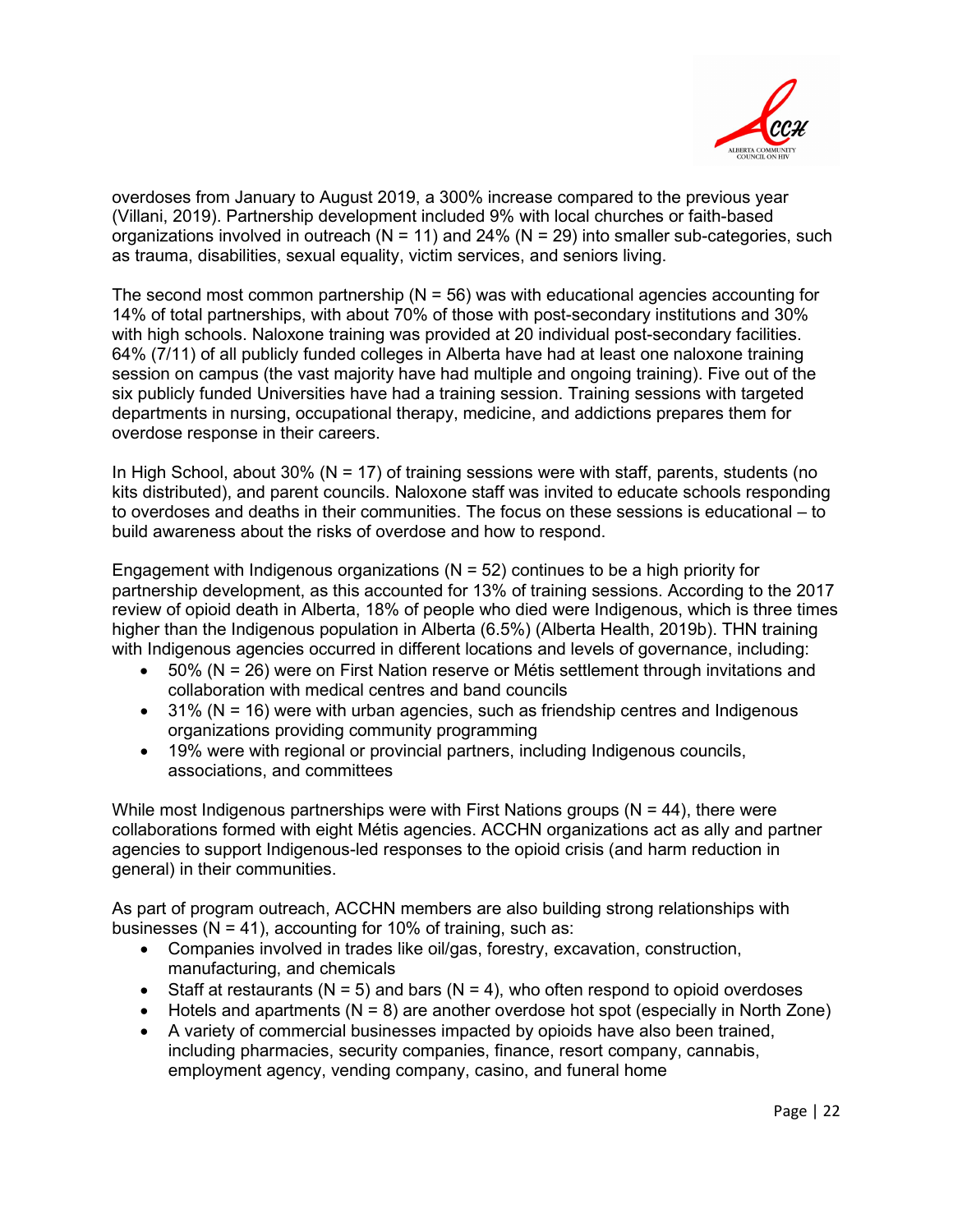

Some of the requests for training are unexpected and unique. For example, vending machine employees who work with drop-in centres experiencing overdoses wanted training to be ready and prepared. Much of the business training is in expected locations, either places where people might use drugs (e.g., bars) and in industries with elevated risk. According to the 2017 opioid death data, people involved in trades, transport, and equipment operators accounted for 53% of deaths (Alberta Health, 2019b).

The next most common group was health services  $(N = 38)$ , which accounted for 9% of all collaborations, such as:

- Primary Care Networks  $(N = 5)$
- Community Health centres  $(N = 4)$
- Healthcare professionals impacted by the opioid crisis, including nursing, EMS, physicians, social workers, healthcare aides, massage therapists, pharmacists, and physical therapists
- Programs such as pregnancy, counseling, assisted living, youth/family, STI clinic, FASD, and residency

A crucial part of these partnership developments has been sharing the harm reduction and antistigma approach, as well as establishing collaborations and pathways to support care.

Community engagement and public events  $(N = 37)$  accounted for 9% of all partnerships. ACCHN agencies are involved in significant community outreach into small, rural communities  $(N = 22)$  where drug use and the opioid crisis is often ignored and hidden. Staff also engage with more targeted agencies like community leagues, councils, and business associations to open a dialogue with impacted stakeholders.

Organizations have also established relationships with local government agencies ( $N = 31$ ) as they emerge as frontline responders to opioid use, accounting for 7% of partnerships, including Libraries (N = 9), Corrections (N = 4), Fire departments (N = 4), and the RCMP (N = 3). ACCHN harm reduction agencies fill essential gaps in training and awareness with (non-traditional) agencies impacted by the opioid overdose crisis. Most of these local government agencies have limited formal support outside these partnerships.

ACCHN members continue to engage with stakeholders from addiction and mental health (N = 27) for 7% of total partnerships, sharing their experience and perspective on people who use drugs, stigma, and how to approach naloxone training within agencies involved in drug treatment, recovery, detox, and counseling. This outreach is important because people who leave treatment and recovery programs are at elevated risks of overdose (WHO, 2014; BCCSU, 2017). Low barrier access to kits upon release is a critical support for people in treatment.

ACCHN agencies also participate on various committees ( $N = 11$ ) related to harm reduction and the opioid crisis, the Opioid Response Initiative, Sherwood Park Opioid Project, and other coalitions related to supporting vulnerable populations. These outreach and advocacy opportunities allow members to contribute their knowledge and experience from the frontline.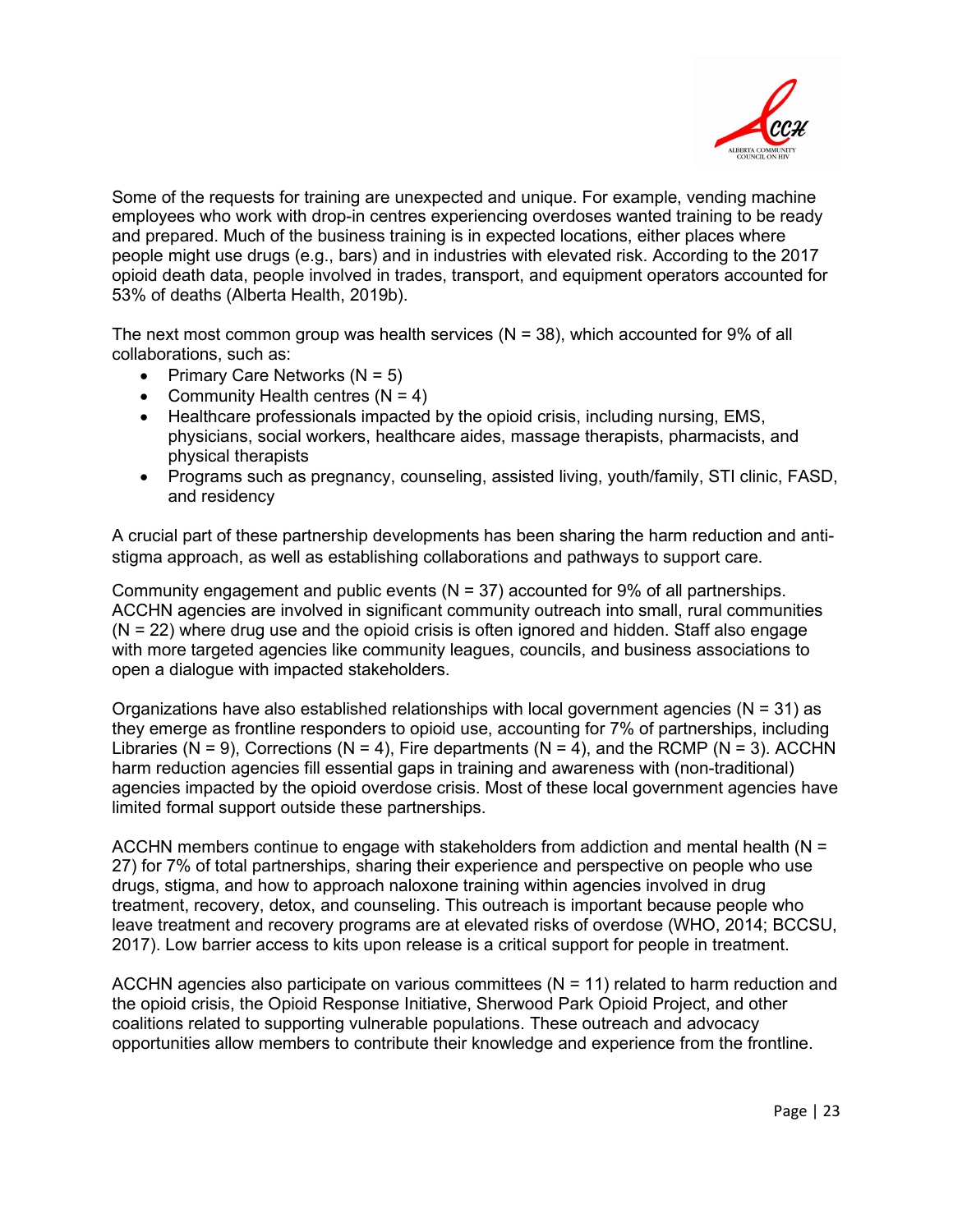

Of particular note here, even with the limited travel budget, the ACCHN agencies continue to establish relationships with isolated rural communities. The ability to build capacity of people in communities with limited support, and in some cases no access to kits at their local pharmacy, has been crucial to creating more equal access to the naloxone program across Alberta.

### **F. ACCHN Data Collection and Program Evaluation**

The ACCHN program also plays an important role in data collection in Alberta. Despite having less than 1% (N = 8) of total registered naloxone sites (N = 2,135), ACCHN sites distributed 29% of all naloxone kits since 2015. As the table below demonstrates, the ACCHN sites are highly effective at distributing kits compared to other registered naloxone programs:

| Type of naloxone site           | # of<br>registered<br>distribution<br><b>sites</b> | # of<br>naloxone<br>kits<br>distributed | % of total<br><b>kits</b><br>distributed | <b>Average kits</b><br>distributed<br>per site |
|---------------------------------|----------------------------------------------------|-----------------------------------------|------------------------------------------|------------------------------------------------|
| <b>ACCHN outreach sites</b>     | 8                                                  | 63,154                                  | 29%                                      | 7,894                                          |
| SCS/OPS                         | 9                                                  | 21,601                                  | 10%                                      | 2,400                                          |
| Supportive/temporary housing    | 21                                                 | 5,067                                   | 2%                                       | 241                                            |
| Corrections                     | 11                                                 | 2,580                                   | 1%                                       | 235                                            |
| <b>Emergency Department</b>     | 114                                                | 22,316                                  | 10%                                      | 196                                            |
| Youth/family/community services | 36                                                 | 4,543                                   | 2%                                       | 126                                            |
| Indigenous                      | 59                                                 | 7,137                                   | 3%                                       | 121                                            |
| AHS addition and MH             | 125                                                | 9,456                                   | 4%                                       | 76                                             |
| <b>AHS outpatient</b>           | 54                                                 | 3,791                                   | 2%                                       | 70                                             |
| Community pharmacies            | 1224                                               | 66,227                                  | 30%                                      | 54                                             |
| <b>EMS</b>                      | 57                                                 | 2,956                                   | $1\%$                                    | 52                                             |
| Inpatient                       | 101                                                | 4,585                                   | 2%                                       | 45                                             |
| Residential treatment and detox | 17                                                 | 458                                     | $0\%$                                    | 27                                             |
| Other                           | 297                                                | 5,707                                   | 3%                                       | 19                                             |
| <b>TOTALS</b>                   | 2,133                                              | 219,578                                 | <b>NA</b>                                | <b>NA</b>                                      |

#### **ACCH Table #5: Number of Kits Distributed per Registered Naloxone Sites**

*ACCH Table, source*: AHS Opioid Response Surveillance Reports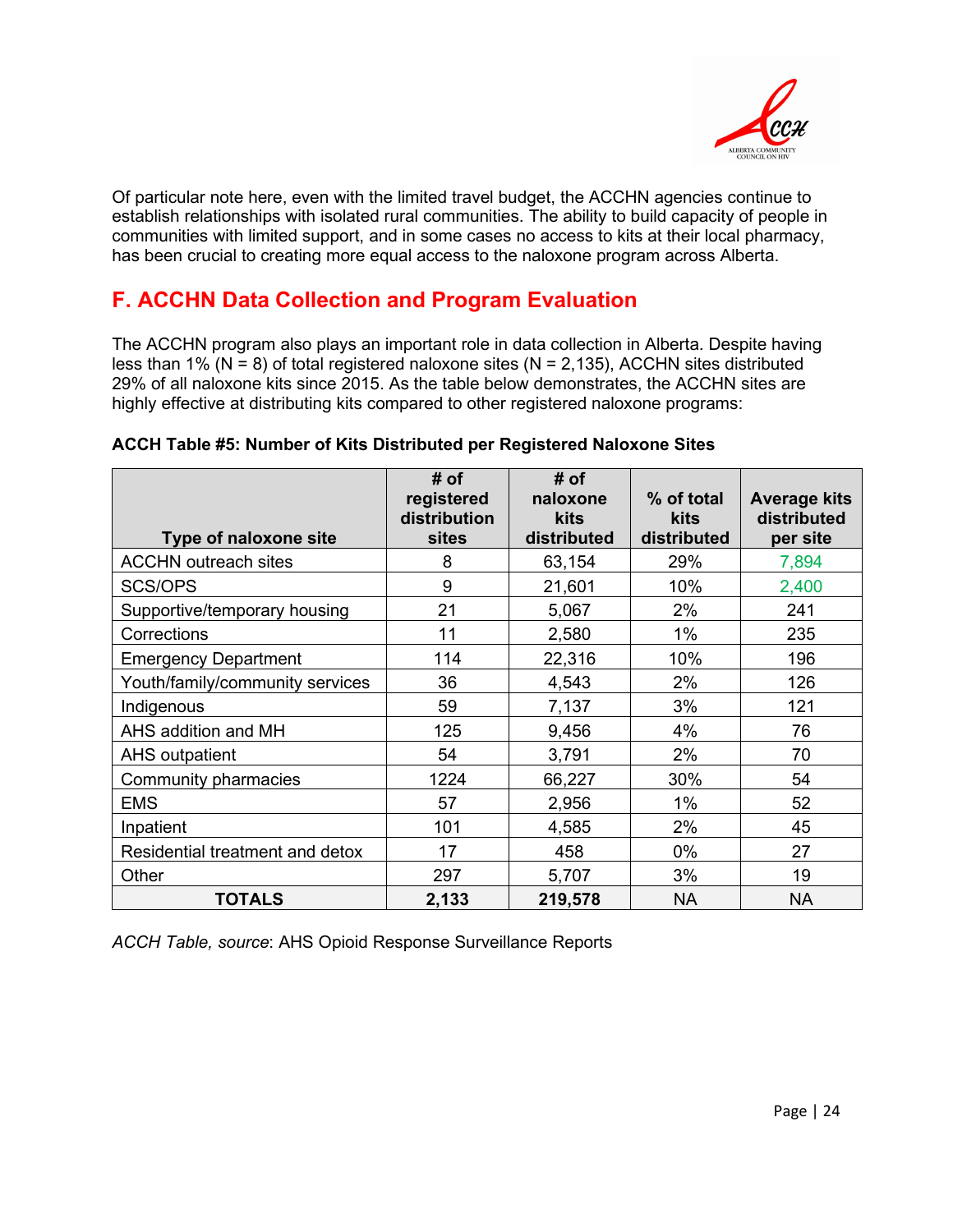

In terms of raw numbers, community pharmacies are now the largest distributor of kits in Alberta. However, a closer look at the number of distribution sites shows that ACCHN outreach sites average 7,894 kits and SCS/OPS locations 2,400 kits per location, compared to the much lower volume of 54 kits per community pharmacy. Kit distribution in Alberta is highly concentrated in a few key locations – namely, the SCS/OPS and ACCHN sites.[7](#page-24-0)

A central goal of the ACCHN program is continuous improvement in program evaluation so that we can make evidence-based decisions. In addition to the basic monthly reporting required by all participating naloxone distribution sites, the ACCHN program has undertaken additional evaluation initiatives, including:

#### **1. Community of practice and feedback loop that integrates emerging trends reported by community agencies directly into Provincial policy and practice**

ACCH has several platforms, including monthly reporting and regular meetings, for sites and stakeholders to share their experience with the program. Some recent examples of this feedback loop in action are:

- Reports from ACCHN staff on the frontlines experiencing trauma related to supporting people who overdose and sometimes die. In response, the Addressing Vicarious Trauma project was launched in June 2018, to provide confidential and anonymous access to a trained psychologist who can deliver a trauma workshop and one-on-one sessions.
- Based on a successful local approach developed by Northreach with pharmacies to support supply distribution, the ACCH is developing a provincial model to expand access to supplies with interested pharmacies across Alberta. The THN working group was an important platform to collaborate with RxA in this implementation.
- ACCHN sites report that the referral pathway from the community based ACCHN program to OAT prescribers has many barriers and challenges for vulnerable populations. In response, ACCH is working with key stakeholders (such as ACT Medical) to improve the care pathway so that people can access best practice recovery and addiction treatment.

<span id="page-24-0"></span><sup>7</sup> Four of the SCS/OPS locations are also administered by community agencies in the ACCHN program, including Northreach (Grande Prairie), Safeworks (Calgary), Turning Point (Red Deer), and ARCHES (Lethbridge).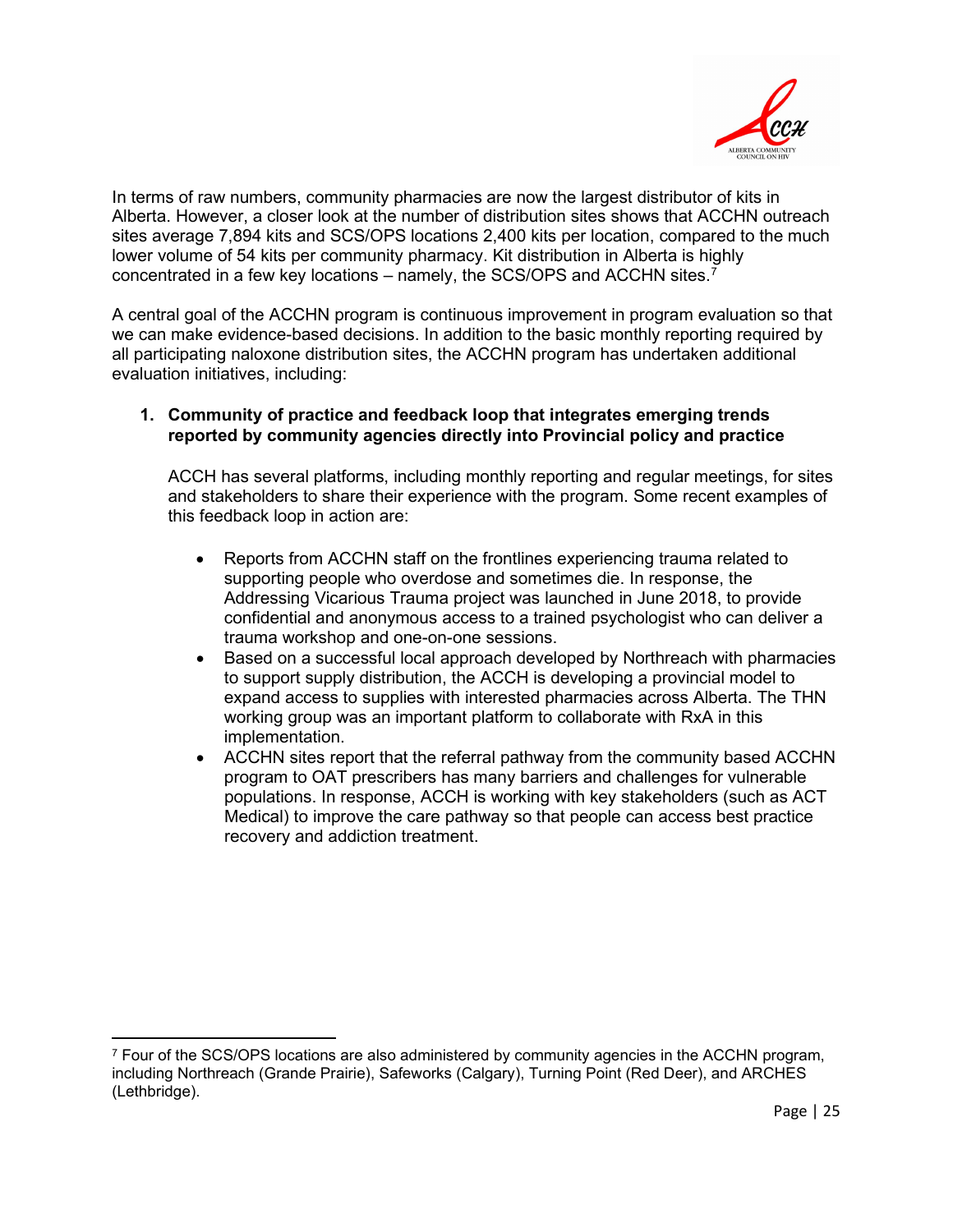

#### **2. ACCHN sites report 84% of reversal report forms in Alberta**

Each time a client in the THN program reports an overdose event, all registered naloxone sites are encouraged to support clients to fill out the *Naloxone Kit Usage Survey*. In practice, however, the vast majority of forms are filled out by ACCHN staff, who take extra time with clients to fill out the form. There are 2,133 registered naloxone sites in Alberta, but with less than 1% of sites, the ACCHN clients completed 84% of the all reports. The reversal report forms provide crucial insights into an array of program impacts, such as:

- Demographics
- Location of overdose
- 911 call data
- Number of naloxone doses used per overdose event
- Experience with first responders
- Barriers to carrying a kit
- Recommendations for program improvement

None of that analysis would be possible without the extra dedication to this data collection by ACCHN staff. The reality is that pharmacists, first responders, and ED staff do not have time to help clients complete extra reversal reports.

#### **3. Tracking the impact of partnership developments with external agencies across Alberta engaged in the ACCHN program**

The ACCHN program is also unique because, in addition to the kit distribution, naloxone staff actively build relationships with agencies across Alberta to increase awareness about opioids and the THN program. To document this work, the ACCHN organizations report each new partnership development, and ACCH compiles reports for AH as part of regular program evaluation.

No other naloxone distribution sites report on their partnership development activities. ACCHN sites, again, provide the only evidence-based insight into this important outreach and collaboration network.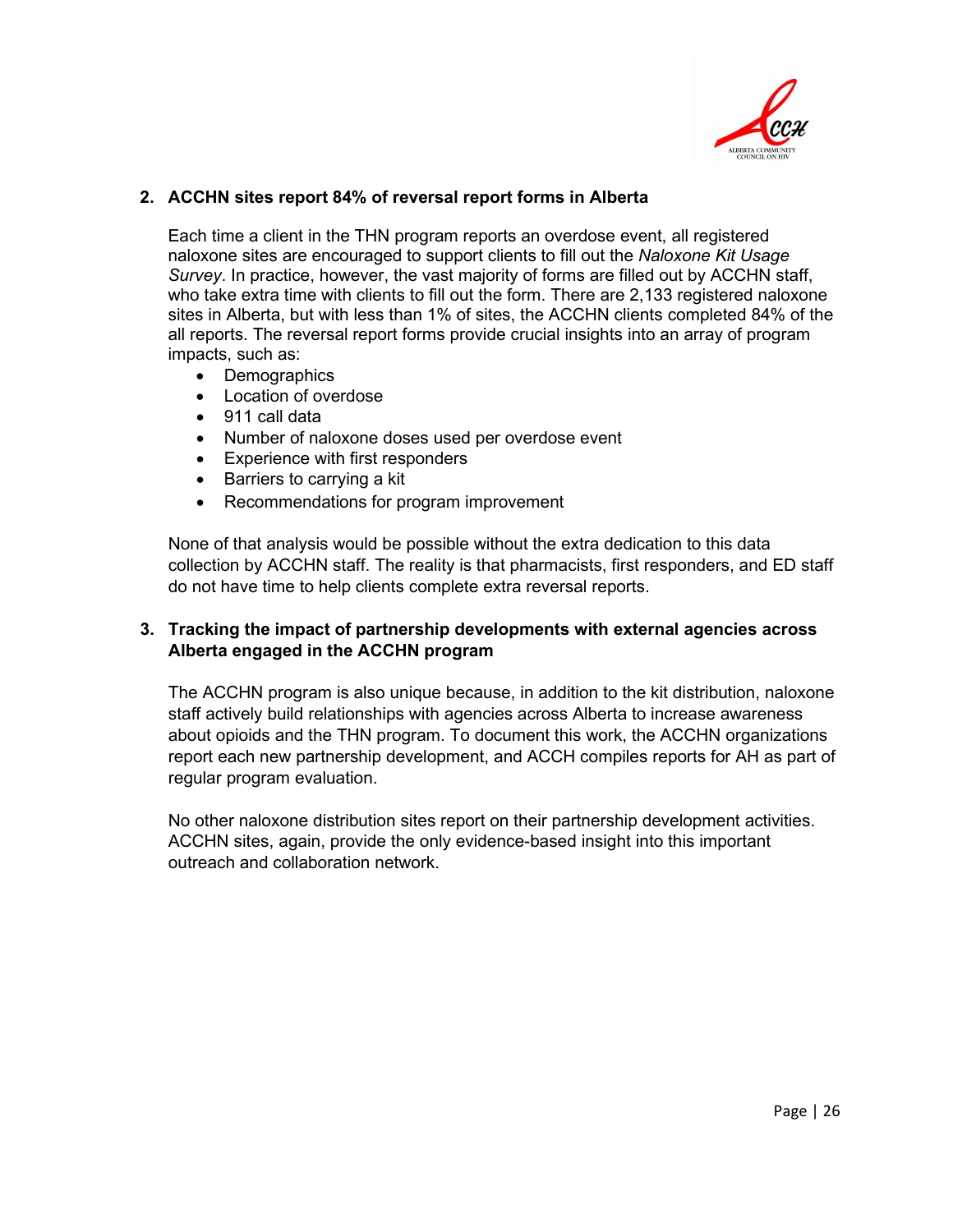

#### **4. Development of a pre/post test naloxone evaluation survey to assess the effectiveness of training**

The ACCHN program has also developed shared tools to assess the pre/post impact of THN training on knowledge. The shared tool, developed collaboratively with feedback from each site, provides validation of the THN training provided by ACCHN staff. Results from 464 surveys found a 40% increase in reported knowledge after the training session.

The ACCHN program is the only naloxone distribution site in Alberta who has developed a shared evaluation tool to track THN learning outcomes. Other distribution sites (e.g., pharmacies, ED, etc.) were invited to develop and use the tool at the provincial THN working group, but they all reported it was not feasible to undertake this data collection.

#### **5. Assessment of the impact SCS/OPS locations have had on where and how clients access naloxone kits**

There are four agencies involved in the ACCHN program who also administer SCS/OPS locations: Northreach (Grande Prairie), Safeworks (Calgary), Turning Point (Red Deer), and ARCHES (Lethbridge). During a five-month snapshot at those four agencies, the results highlight the enormous impact that SCS/OPS programming had on kit distribution: most kits (58%) at those agencies are now distributed through the SCS/OPS locations, demonstrating a shift in where and how clients accessed the THN program. Naloxone staff played an important role in training and supporting the implementation of THN at the SCS/OPS sites.

The ACCHN program is uniquely positioned to assess the trends and interactions between programs as they roll out across Alberta.

#### **6. Developing the capacity to anonymously track individual clients who use the ACCHN program**

As part of improved data collection, all ACCHN programs are also implementing databases to collect anonymous, client specific data. Currently, data collection is limited in the THN program because it is low barrier and anonymous. It is impractical for naloxone distribution sites to know some basic program data, such as the number of clients who use THN in Alberta.

Once implementation is complete, however, the ACCHN program will be the only naloxone distribution site in Alberta capable of knowing client level trends and patterns.

The ACCHN program has played a critical role in the improved THN data collection and program evaluation in Alberta. Dedicated naloxone staff at each site and dedicated ACCH staff have made this improved data collection possible, and without those staff resources in place, there would be a significant loss of program evaluation capacity.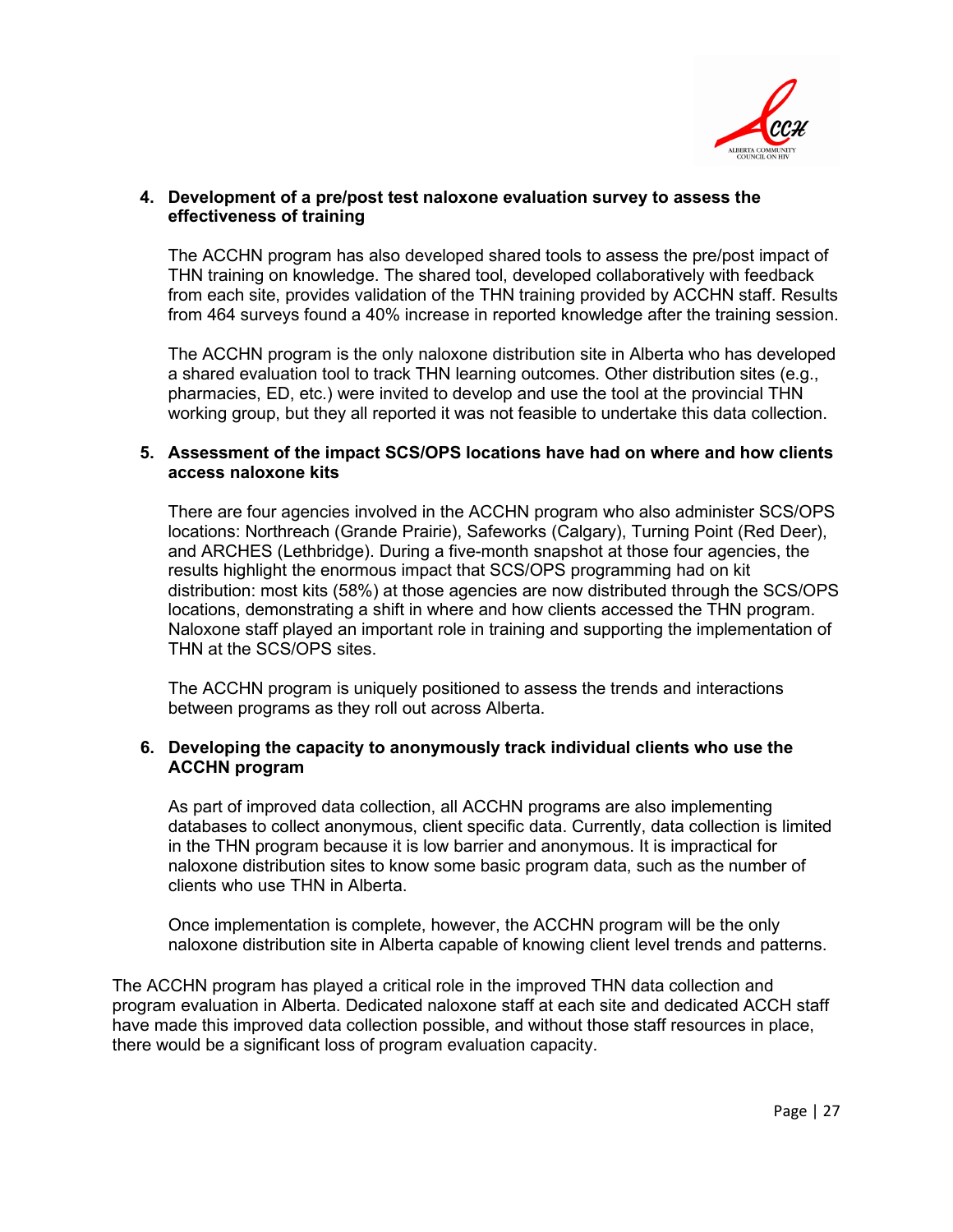

### <span id="page-27-0"></span>**G. Client Profile**

Who is using the naloxone program with ACCHN agencies? Is the program reaching the people who are dying in Alberta?

Since the start of the program in 2015, there have been over 9,000 individual reversals using naloxone kits. However, that data set does not include any demographic information. In March 2017, AHS started collecting more detailed reversal information from people who overdosed using the *Naloxone Kit Usage Survey*. The first round of analysis on 1,840 reversal reports from March 1, 2017 to November 8, 2018 is now complete (Alberta Health Services, 2020).

Those reports show several notable demographic trends, including:

- Most clients were male and older (median age of 33); females were younger (median age of 27)
- The median age of someone who overdosed was 30 years old, with some variation:
	- o Central and North Zone had comparatively younger clients in their late 20s, whereas Edmonton, Calgary, and South Zone had median ages in their early 30s
- Private residence<sup>[8](#page-27-1)</sup> is the most common overdose location
	- $\circ$  North Zone was the only exception, which reported the highest overdose location as hotel
	- $\circ$  Street, shelter, and other sites (e.g., park, mall, train station) were also common

Is the ACCHN program reaching the people who are dying in Alberta? Yes, according to the medical examiner's review of 653 opioid-related deaths in Alberta (Alberta Health, 2019b).

- 77% of people who died of opioid-related deaths were male
- The mean age was 38.1 years, and the most common age group was 30-34 years
- Most fatal overdoses occurred in a private residence (80%) including 62% in a person's own home and 19% in another persons' private residence (19%)

#### **ACCH Table #6: Comparing ACCHN reversal data and Medical Examiner Review**

| <b>Data Source</b>                                                       | <b>Gender</b>                                   | Age                               | <b>Location of Overdose</b>                                              |
|--------------------------------------------------------------------------|-------------------------------------------------|-----------------------------------|--------------------------------------------------------------------------|
| <b>ACCHN</b> member reversal<br>reports (March 2017 to<br>November 2018) | 62% male<br>30% female<br>8% other <sup>9</sup> | 30 year median age                | Private residence (52%)<br>Street (20%)<br>Other $(9\%)$<br>Shelter (7%) |
| 2017 Medical Examiner<br>Review of Opioid-Related<br>Death Data          | 77% male<br>23% female                          | 30 to 34 most<br>common age range | Private residence (80%)<br>Public place (10%)                            |

*ACCH Figure, source*: Alberta Health Services, 2020 and Alberta Health, 2019b

<span id="page-27-1"></span><sup>&</sup>lt;sup>8</sup> A limitation of this data is the lack of a definition for private residence, which could refer to a permanent living situation, temporary, or a friends' place.

<span id="page-27-2"></span><sup>9</sup> The other gender category may also include don't know or didn't say responses.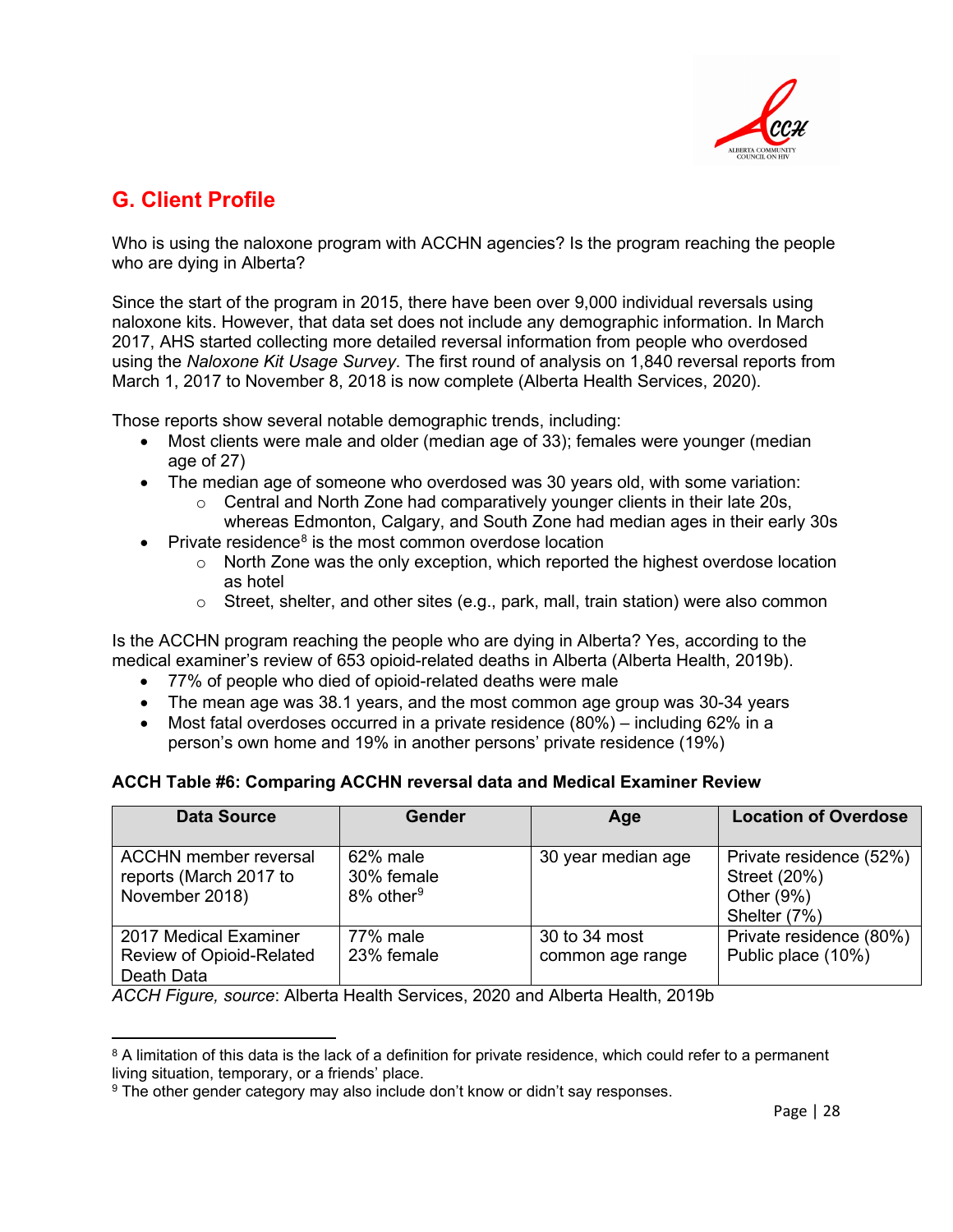

The most significant difference between the two data sets is that, in the reversal data, the vast majority of clients survived the naloxone reversal successfully. Data shows that the ACCHN program is reaching the people in Alberta who are most at risk of overdose death and that THN is saving people from preventable death.

## <span id="page-28-0"></span>**Conclusion**

Since starting in mid-2015, the ACCHN naloxone program has had a cost-effective approach to saving lives and supporting people to access the care they need. The seven ACCHN sites are the largest naloxone kit distributor in Alberta, and according to the coroner's death report data and reversal report form analysis, they are reaching people at the high overdose risk.

Community-based harm reduction interventions, including THN, SCS, and OAT, are saving lives. Evidence suggests that the decline in fentanyl deaths in Alberta is likely a result of these harm reduction strategies, with the take-home naloxone program responsible for saving the most lives.

While we cannot draw a causal line from the THN program to the overdose death numbers in Alberta, we know the interventions work. The facts are compelling:

- a. 27.7% decline in fentanyl deaths over the last year
- b. Rapid scale-up of the THN program, with over 78,000 kits distributed since 2015 through community sites, reaching people at high risk
- c. 9,251 overdose reversals from naloxone kit use, saving an estimated 925 lives from ACCHN sites
- d. Over 72,000 Albertans provided naloxone and opioid awareness training, and over 400 organizational partnerships established across impacted communities
- e. THN is a highly cost-effective program, with one study finding a \$2,742 saved by deaths avoided for every dollar spent (Naumann et al., 2019) and preliminary evidence from the ACCHN program showing effectiveness
- f. Compelling evidence from a B.C. study documenting that Alberta's interventions save lives and reduce opioid death.

The ACCHN program, with eight locations across the Province in Calgary, Edmonton, Red Deer, Lethbridge, Grande Prairie, Fort McMurray, Medicine Hat, and Edson, is a highly effective and low barrier intervention that works. Continued expansion of the program into areas of need, such as the hidden rural and suburban population, as well as enhanced kit availability and training following release from corrections and residential treatment, are crucial areas of improvement.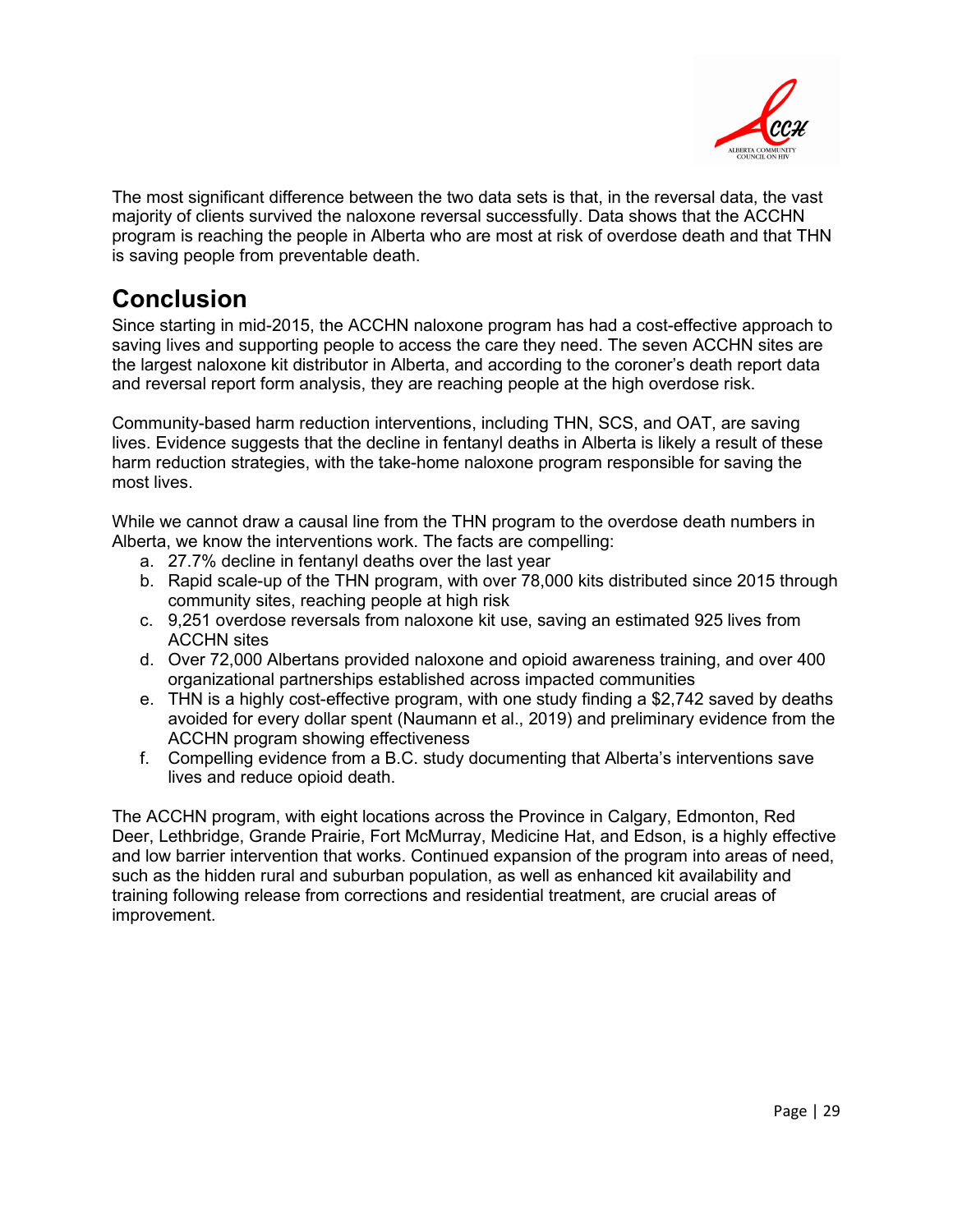

# <span id="page-29-0"></span>**Appendix A: Cost-Benefit Analysis for Take-Home Naloxone Kits**

#### **Background**

Since 2014, 2,732 people in Alberta have died from opioid-related overdoses. The same year, the World Health Organization (WHO) released its guidelines to manage global opioid overdoses through low-barrier intramuscular Naloxone kit access. Intramuscular Naloxone, sold under the name of Narcan, is administered with a needle. Intramuscular means it is injected into a muscle.

In Alberta, Naloxone is unscheduled, which means it does not require a prescription from a health professional to access. Addressing the issue in April 2015, and funded by Alberta Health, the Alberta Community Council on HIV (ACCH) began administration of the Community- Based Take-Home Naloxone (CBTHN) program. This project was a bystander administration project, which meant it did not require a health professional to administer Naloxone.

Renamed in 2017, The Alberta Community Council on HIV – Take-Home Naloxone (ACCHN) expanded to include and distribute full-time nursing care, outreach workers, wider catchment areas, and broadened naloxone training. The central tenat of this project continues to be bystander administration. The ACCHN program has provided low-barrier access to both the most vulnerable people at risk of opioid overdose and to those at risk of witnessing such an overdose.

Research reveals that bystander administration of Naloxone saves lives, which means projects like ACCHN saves lives. The impact of the program in British Columbia is shown in its study released in 2019, the results of which are relevant to Alberta, as both provinces use the same interventions. Conducted between April 2016 and December 2017, the results reveal 2,177 confirmed opioid deaths (Irvine et al., 2019). Interventions stopped an estimated 3,030 deaths, half of which were through the Take-Home Naloxone program. Further, the same study concludes that the take-home Naloxone program has prevented the deaths of an estimated 3,757 people due to opioids during the period of study. Without Naloxone, that would amount to an increase of 73% in opioid poisoning deaths.

#### **Assumptions**

The primary assumption made is that each Naloxone kit leads to lifelong recovery without further hospitalization.

- 1) There are no start-up costs for the ACCHN project, and thus no K\_0. All project costs are applied annually and are part of the formula.
- 2) The estimated number of overdose related deaths averted assumes that for every ten kits used, one overdose death is averted.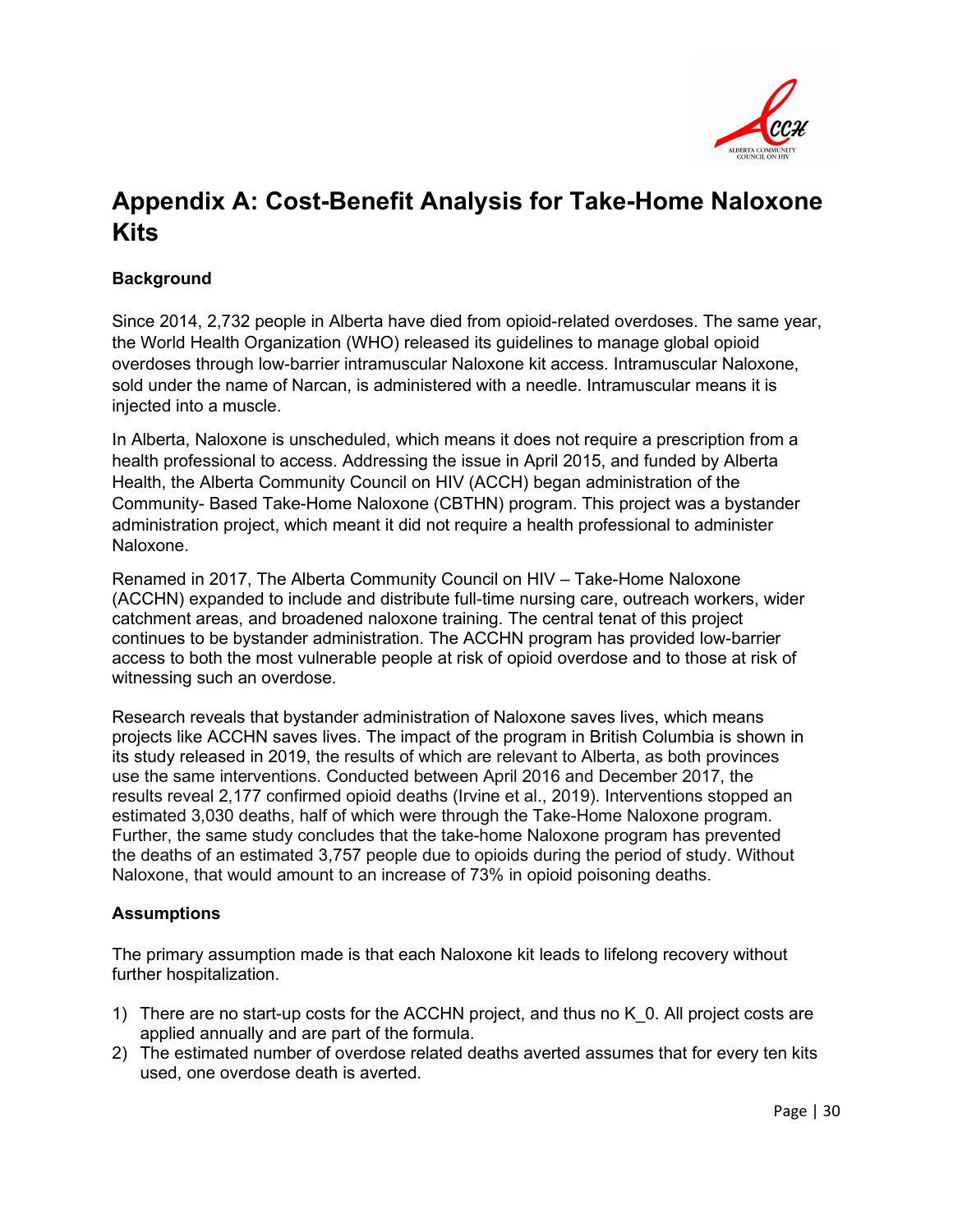

#### **Data**

The Alberta Health Service (AHS) cost per kit, including shipping, is \$33.87. AHS provides all registered sites with kits on a monthly basis. Each ACCHN site is registered and receives the kits free of charge from AHS. The costs of the ACCHN project include the number of kits distributed multiplied by the cost per kit, plus the ACCHN project cost. The benefit is the estimated cost of EMS plus the hospital stay per estimated lives saved. For this report two analysis were used to assess sensitivity. The first analysis used the assumption that every reversal reported is equal to one overdose death averted. The second analysis completed assumed that for every ten reversals reported there is one life saved. We know that the number is most likely higher because reversal reporting is not 100% reported back.

#### **Cost of Hospital Stay**

The Canadian Institute for Health Information (CIHI) compiles information from various healthcare sources to assess the performance of Canada's healthcare systems and make recommendations. The CIHI found that the costs of a patient's stay in a hospital vary widely across the country. In 2017-2018, a typical stay at a hospital in Alberta cost \$7,983 on average, which is the highest cost in the country (CIHI, 2020). This number was used to calculate the costs of hospitalizations due to opioid poisoning.

#### **Cost of Emergency Medical Services (EMS) Ambulance Responses**

Every fiscal year, Alberta Health Services (AHS) releases detailed data operations, finances, and other statistics to assess its performance. In its reports, AHS provides figures on the annual expenses for each of its functions. For ambulance services, AHS details the total number of "EMS events" and the actual operating cost for that year, which is often higher than the budgeted amount. However, AHS does not provide a cost per EMS event, and it does not differentiate between the costs of different types of EMS events. AHS does not provide a breakdown of ambulance service costs that distinguishes between fixed and variable costs.

To determine a dollar value estimate for each EMS event, the actual costs for ambulance services were divided by the number of reported EMS events for each fiscal year. It is assumed that this provides a close estimate of the average cost per EMS event, including those related to opioid poisoning. All dollar amounts are nominal.

2016-2017 (see AHS, 2017)

- Actual costs for ambulance services:  $$497,686,000 = $971.73$  per EMS event
- Total EMS events: 512,167

2017-2018 (see AHS, 2018)

- Actual costs for ambulance services:  $$512,410,000 = $940.64$  per EMS event
- Total EMS events: 544,744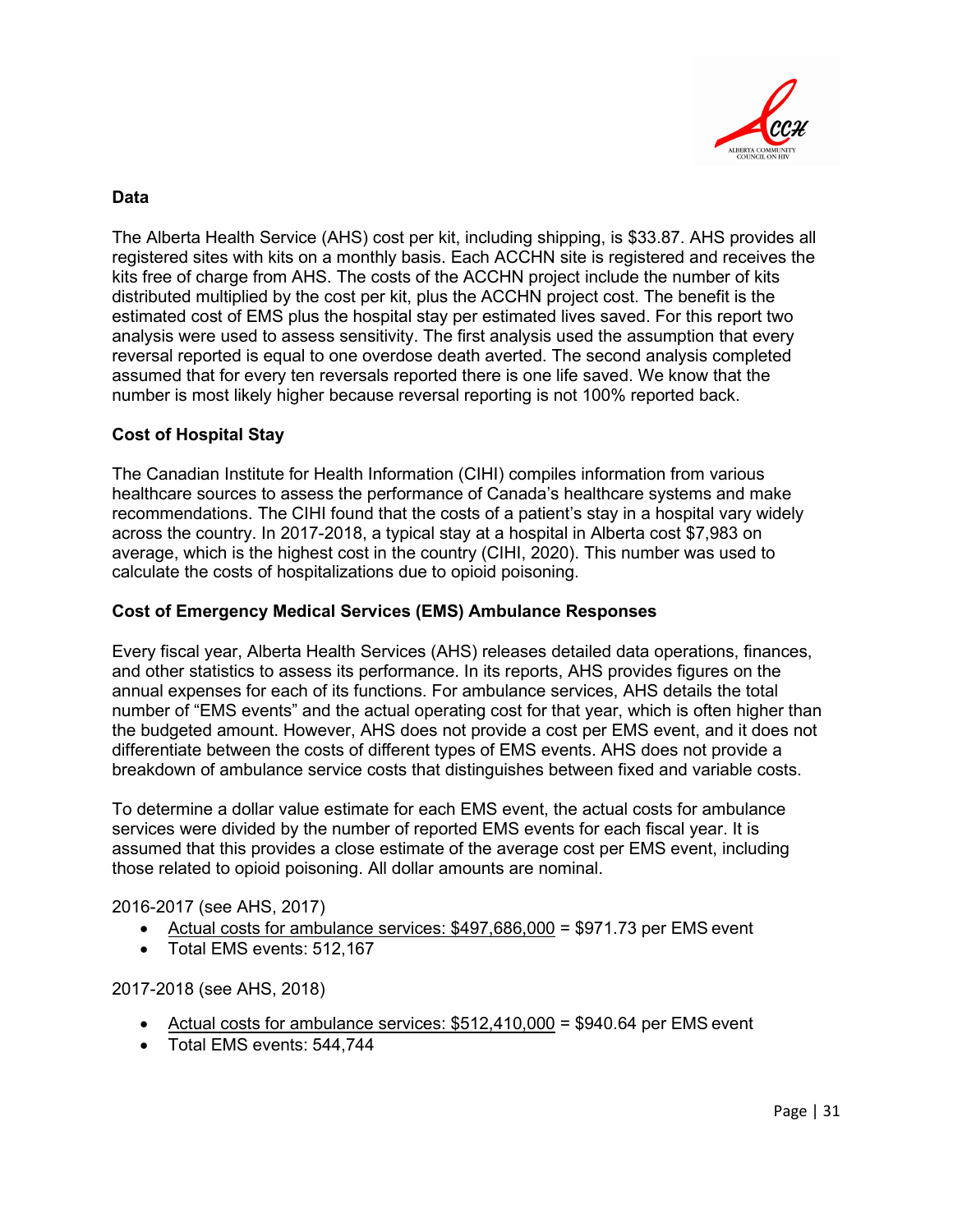

2018-2019 (see AHS, 2019)

- Actual costs for ambulance services: \$528,045,000 = \$942.21 per EMS event
- Total EMS events: 560,434

#### **Discount Rates**

In 2007, the Treasury Board of Canada (TBC) Secretariat released the *Canadian Cost Benefit Analysis Guide* to assist policymakers in their regulatory decision making (Treasury Board of Canada Secretariat, 2007). According to the TBC, discounting is essential to determining the net present value of a regulatory decision.

In Canada, the TBC determined that the best rate for programs that required capital market funds is 8 percent. However, the TBC suggests that a lower rate of 3 percent be applied for social and health care initiatives since "factors other than the economic opportunity cost of funds" need to be considered (Treasury Board of Canada Secretariat, 2007).

#### **Results**

When we consider the number of overdose deaths averted as equal to every reversal reported, we found the following:

The net present value (NPV) of the ACCHN project using the discount rate of 8% is equal to \$61,885,480.44, which indicates that the ACCHN project is an excellent investment. The difference in the NPV when using the social discount rate of 3% is higher by \$6,931,318.44, with an NVP of \$68,816,798.88. This result supports the existence of the ACCHN project. The cost benefit analysis (CBA) provides a ratio of 23.96 when using the normal discount rate of 8% and 23.93 when using the social discount rate of 3%. Confirming the results of the NVP in both regards.

When we consider the number of overdose deaths averted as one per every ten reversals reported, we found the following:

The NPV of the ACCHN project using the discount rate of 8% is equal to \$3,982,786.71, which indicates that the ACCHN project is an excellent investment. The difference in the NPV when using the social discount rate of 3% is higher by \$442,704.20, with an NVP of \$4,425,490.92. This result supports the existence of the ACCHN project. The CBA provides a ratio of 2.61 when using the normal discount rate of 8% and 2.61 when using the social discount rate of 3%. Confirming the results of the NVP in both regards.

#### **Limitations**:

- 1. Lack of data when associated with costs relevant to the administration of Naloxone by the Alberta Fire Department.
- 2. The study is limited to decision-making through CBA. Sensitivity analysis needs to be used to quantify the impact of Naloxone on benefits including reduction in mortality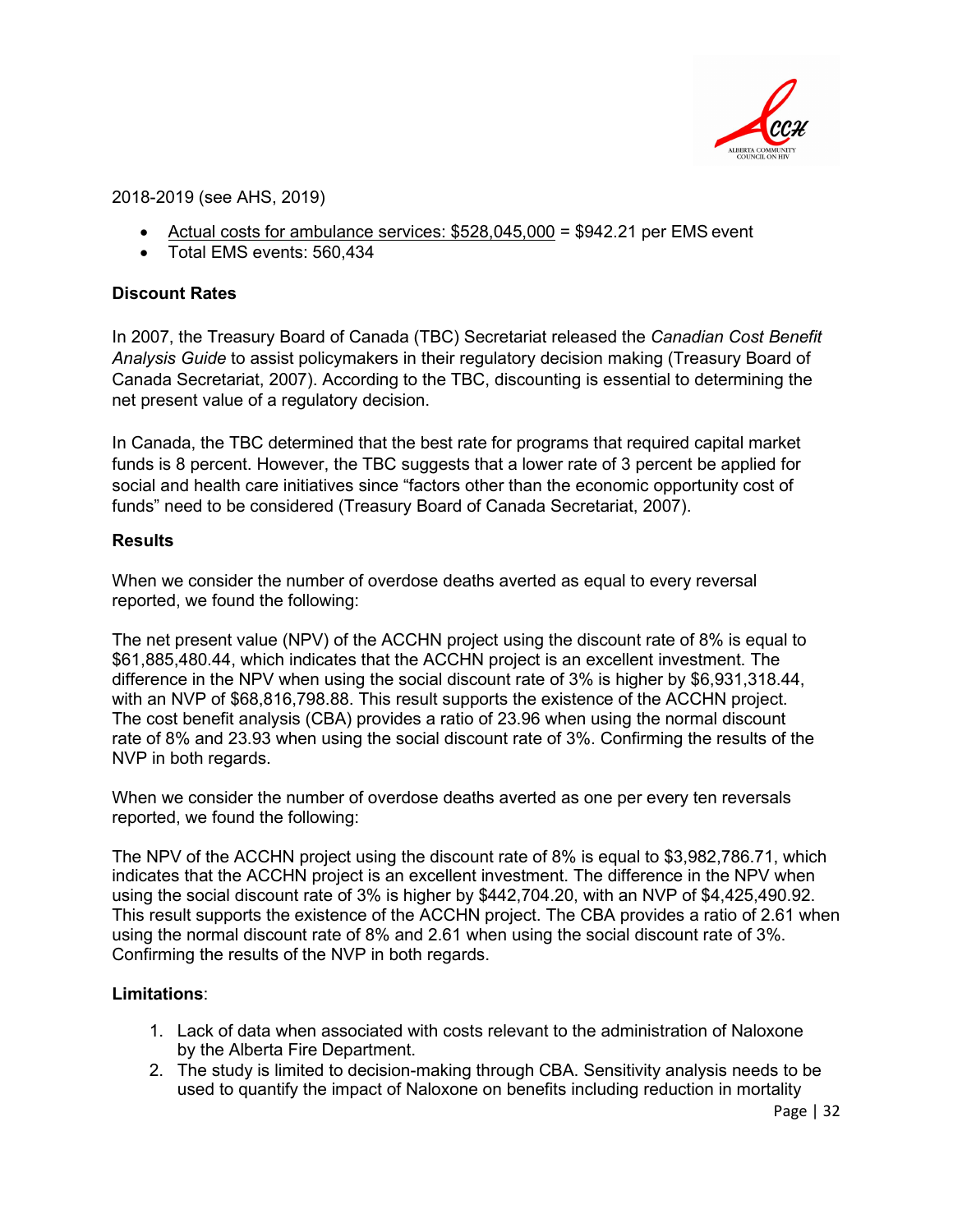

rate, which is complicated to quantify.

- 3. The time horizon for performing the CBA is three years since the data was available for the calendar years: 2017-2019.
- 4. Potential additional benefits of Naloxone distribution, such as a reduction in the usage of drugs or a decline in risky behaviors due to education are notincluded.

#### **Conclusion**

Take-home Naloxone kit distribution is a cost-effective tool for reversing opioid overdose. From our analysis, we found a positive association between the Naloxone kit distribution and overdose reversals. The results confirm the position of the WHO that Naloxone should be made available to substance users and those who have substance users in their lives.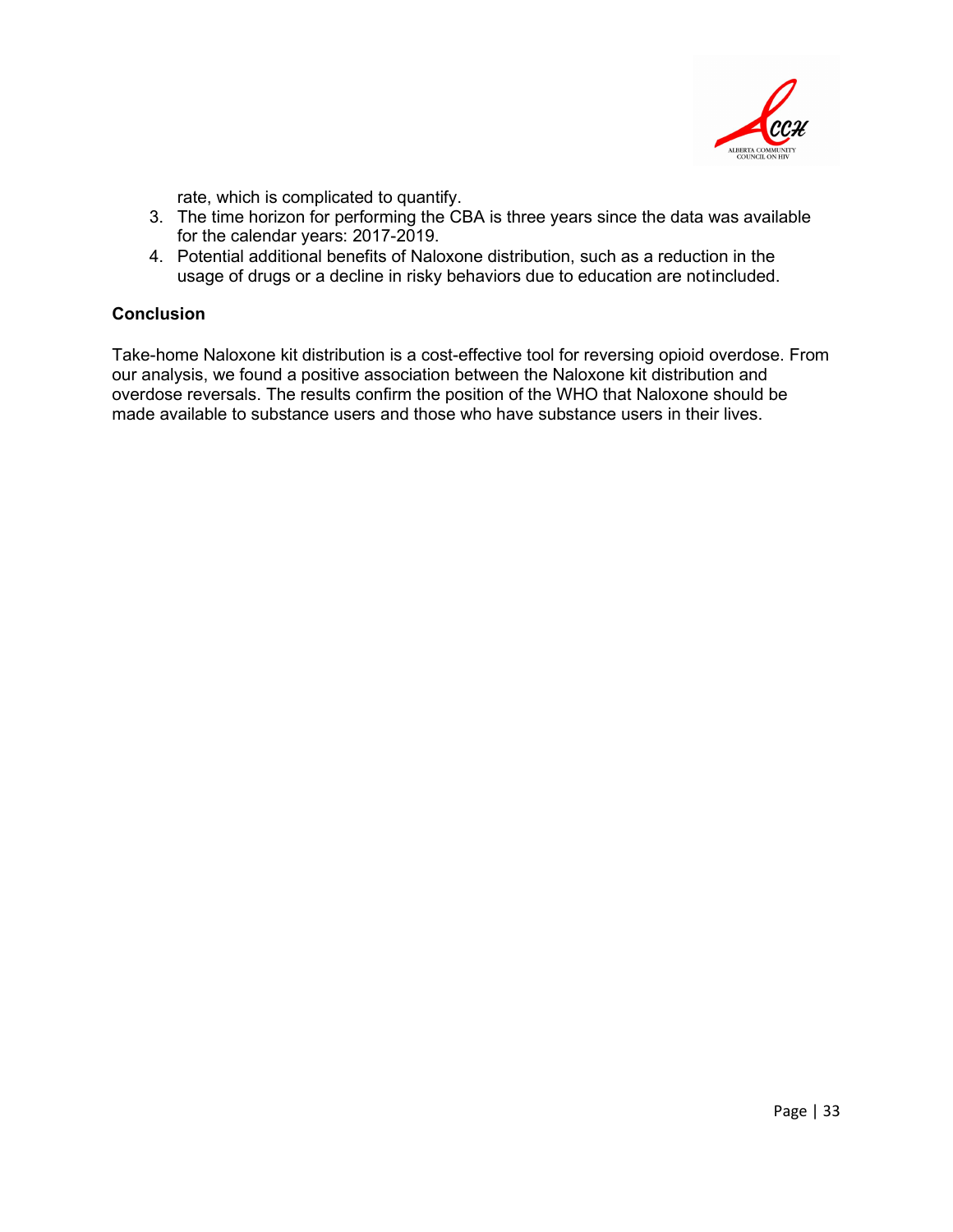

## **References**

- Alberta Community Council on HIV. (2019). A community-based report on Alberta's SCS effectiveness
- Alberta Health. (2016). *Opioids and Substances of Misuse Alberta Report, Q3*
- Alberta Health. (2019a). *Alberta Opioid Surveillance Report: Q3 2019*.
- Alberta Health. (2019b). *Opioid-related deaths in Alberta in 2017: Review of medical examiner data*.
- Alberta Health Services. 2017. *Alberta Health Services Annual Report 2016-17 Annual Report*. Edmonton, AB: Queen's Printer.
- Alberta Health Services. 2018. *Alberta Health Services Annual Report 2017-18 Annual Report*. Edmonton, AB: Queen's Printer.
- Alberta Health Services. 2019. *Alberta Health Services Annual Report 2018-19 Annual Report*. Edmonton, AB: Queen's Printer.
- Alberta Health Services. (2020). *Alberta Community Based Naloxone Program Overdose Reversal Reports*.
- Bazazi, A., Zaller, N., Fu, J., Rich, J. (2010). Preventing Opiate Overdose Deaths: Examining Objections to Take-Home Naloxone. *Journal of Health Care for the Poor and Underserved, 21*(4).
- Belzak, L., Halverson, J. (2018). Evidence synthesis: The opioid crisis in Canada: a national perspective. *Health Promotion and Chronic Disease Prevention in Canada, 38*(6), 224– 233.
- British Columbia Centre on Substance Use. (2017). *A guideline for the clinical management of opioid use disorder*
- British Columbia Coroners Service. (2018). *Illicit drug overdose deaths in BC: Findings of Coroners' Investigations*.
- British Columbia Coroners Service. (2019). *Fentanyl-Detected Illicit Drug Toxicity Deaths January 1, 2012 to December 31, 2019*.
- Buajordet, I., Naess, A., Jacobsen, D., Brørs, O. (2004). Adverse Events after Naloxone Treatment of Episodesof Suspected Acute Opioid Overdose. *European Journal of Emergency Medicine, 11*(1), 19–23.

CIHI (Canadian Institute for Health Information). 2020. Cost of a Standard Hospital Stay. Accessed on March 26, 2020. https://yourhealthsystem.cihi.ca/hsp/inbrief?lang=en#!/indicators/015/cost-of-astandard-hospital-stay-cshs/;mapC1;mapLevel2;overview;trend(C1,C20018);/

- Coffin, P., Sullivan, S. (2013). Cost-effectiveness of distributing naloxone to heroin users for lay overdose reversal in Russian cities. *Journal of Medical Economics 16*(8), 1051-1060.
- Crabtree, A., Masuda, J. (2019). Naloxone urban legends and the opioid crisis: what is the role of public health? *BMC Public Health, 19*(1), 670.
- Dietze, P., Draper, B., Olsen, A., Chronister, K., van Beek, I., Lintzeris N., Dwyer, R., Nelson, M., Lenton, S. (2018). Does training people to administer take-home naloxone increase their knowledge? Evidence from Australian programs. *Drug and Alcohol Review 37*(4), 472-479.